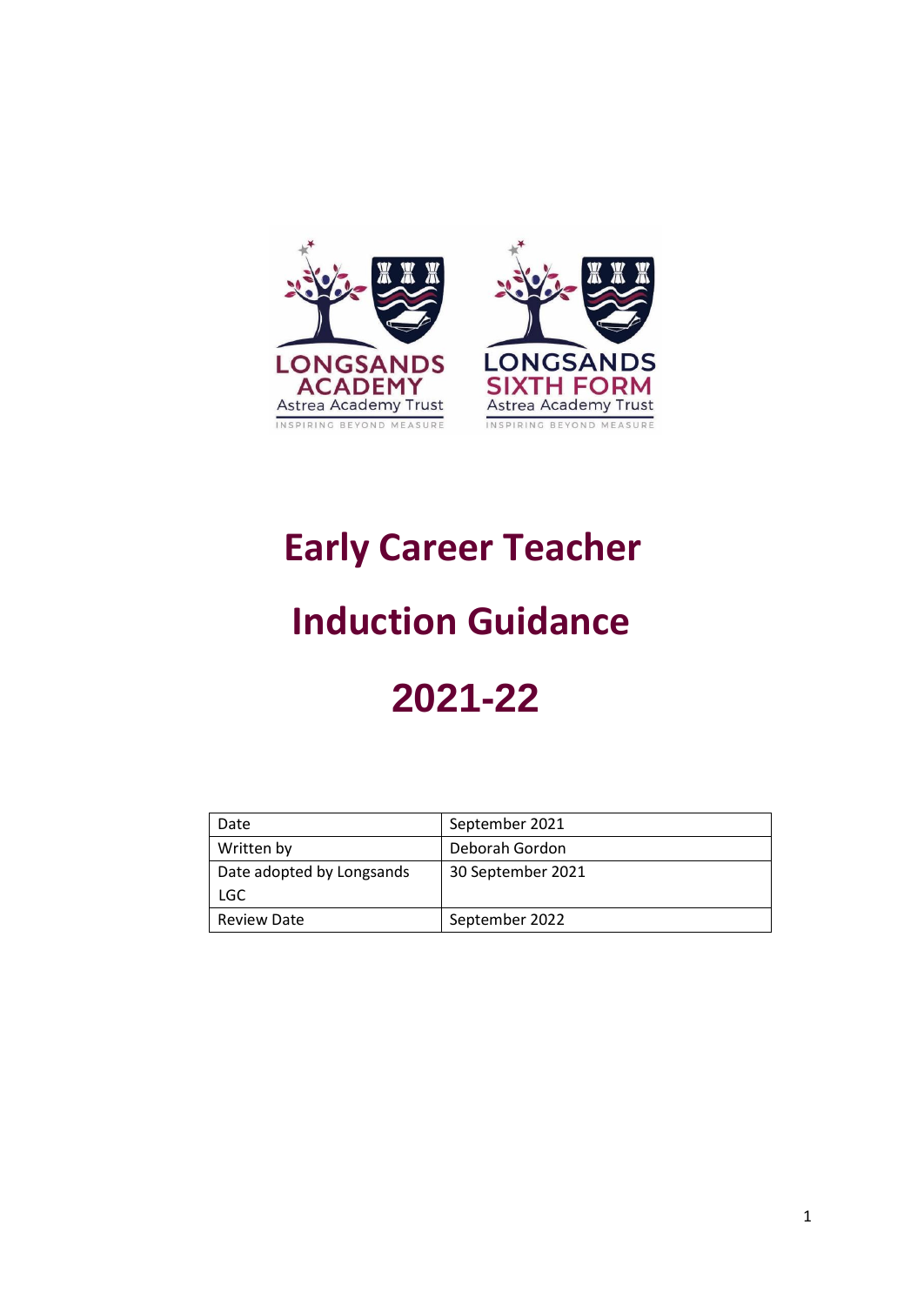### **Induction of Early Career Teachers**

The Early Career Teacher (ECT) induction period is designed to provide both support and challenge, allowing ECTs to build upon the knowledge and skills gained during initial teacher training. All ECTs will have a structured programme of professional development and flexible support which will build on the areas for development identified at the end of their training. Working alongside their Mentor and Induction Tutor, there will be a personalised programme of development, support and professional dialogue with monitoring and assessment of performance against the relevant Teachers' Standards. The programme will support the ECT in demonstrating that their performance against the relevant standards is satisfactory by the end of the period and equip them with the tools to be an effective and successful teacher. As a whole school we also want:

- To make ECTs feel welcome and at ease in their new environment;
- To enable new staff to understand the philosophy and ethos of the school and to observe good practice so that it can be reflected in their own work;
- To ensure there is a system of support in place;
- To ensure that systematic and fair assessment procedures are in place based on the ECTs professional practice and to ensure that in the case of unsatisfactory progress sufficient support is given to make necessary improvements; and
- To recognise that the appointment of an ECT is a serious responsibility and that appropriate funding will be given to support the ECT.

### **Support for ECTs**

Oversight of ECT Induction: Deborah Gordon (Assistant Principal: Curriculum & Professional Development)

Induction Coordinator: Georgina Ward (Early Career Coordinator)

Induction Tutor: Deborah Gordon or Georgina Ward

Mentor: HOD or an experienced member of the department

Appropriate Body: Cambridgeshire: Phil Nash 01223 699448 phil.nash@cambridgeshire.gov.uk

Early Career Framework Delivery Partner: Cambridgeshire & Peterborough Teaching School Hub Early

Career Framework Provider: Education Development Trust

### **Induction Tutor**

The Induction Tutor will oversee the monitoring, support, and assessment of all ECTs. They will provide, or coordinate, guidance and effective support including coaching and mentoring for the ECT's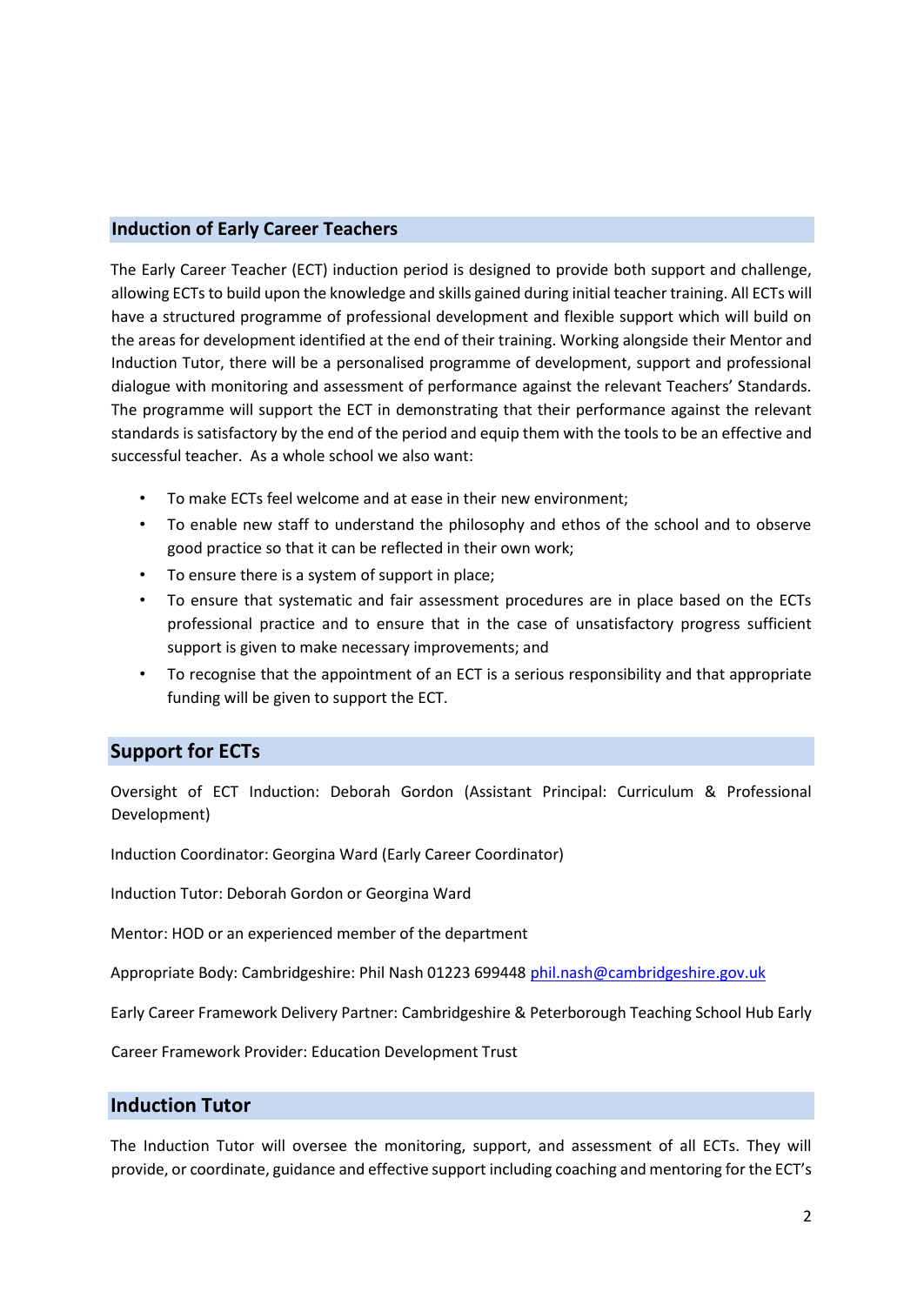professional development. They will oversee and quality assure the work of ECTs and Mentors, for example ensuring that the ECT's teaching is observed, and feedback provided throughout the induction period, ideally twice every half term (once by the Induction Tutor and once by the Mentor). The Induction Tutor will carry out regular progress reviews throughout the induction

period including *Half Termly Review Meetings* and *Yearly Formal Assessment Meetings*, coordinating input from mentors and other colleagues as appropriate to evaluate the ECT's strengths and progress in relation to the Teachers' Standards (please see 'Progress Review & Formal Assessment' section for more details).

ECTs will have their first induction meeting with their Induction Tutor, ideally within the first three weeks of the autumn term, to discuss the ECT's goals and initial objectives. This will involve writing targets for the first term, developing or adapting those they made at the end of their training year. Mentors might like to discuss these with them in advance. The ECT should also send their Induction Tutor and Mentor a copy of their Career Entry Development Profile (or equivalent transition document) which will provide a mechanism for the ECT to develop his/her individual path of professional development in advance to this meeting.

### *Key documents: see Appendix A for Initial Meeting with Induction Tutor/Coordinator & Action Plan form*

### **Mentor**

The Mentor will provide regular and weekly ongoing monitoring and feedback to the ECT, including a focused lesson observation at least once every half term (please see 'Observations' for more details). The Mentor should provide day-to-day monitoring and support where necessary and provide effective coaching and mentoring to be able to make rigorous and fair judgements about the ECT's progress in relation to the relevant teachers' standards. The Mentor has responsibility for guiding the ECT through the content of the Early Career Framework, using this as a tool to support and develop the ECT's practice. The Mentor and ECT should hold a weekly meeting to discuss the ECT's progress and areas for development; a timetabled hour per week is allocated for this. The ECT should complete the ECT Mentor Meeting Record Form during the meeting and share this with their Mentor.

The Mentor should also ensure that:

- the ECT has been provided with a reduced timetable to enable them to undertake activities in their induction programme
- they are available on a day-to-day basis to support the ECT where necessary
- the ECT is regularly teaching the same class(es)
- they meet regularly with their ECT and at least weekly as above. If you have several ECTs in your department you could meet with them together to discuss general topics/issues connected with schemes of work, syllabuses etc. and sometimes individually for more focussed discussion.
- there are opportunities to involve similar planning, teaching, and assessment processes to those in which other teachers working in similar substantive posts in the academy are engaged
- the ECT is not involved in additional non-teaching responsibilities without the provision of appropriate preparation and support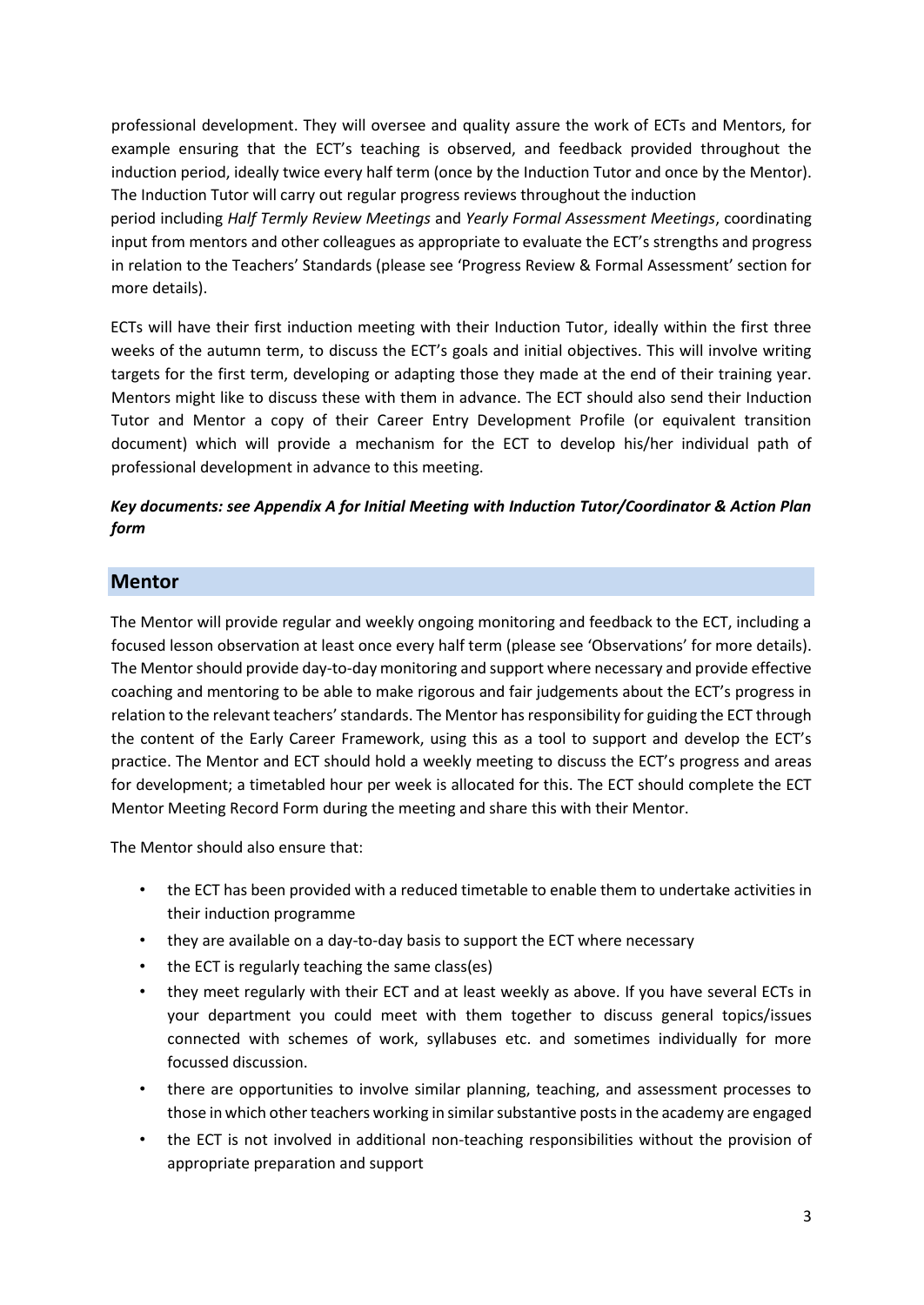• take prompt, appropriate action if an ECT appears to be having difficulties, communicating with the Induction Tutor

*Key documents: See Appendix B for the ECT Mentor Meeting Record form* 

### **Observations**

An ECT's teaching should be observed at regular intervals throughout their induction period to facilitate a fair and effective assessment of the ECT's teaching practice, conduct and efficiency against the relevant Teachers' Standards. They are a useful opportunity for formative feedback and reflective discussions regarding the ECT's progress and development priorities. Observations will be undertaken by the Induction Tutor and Mentor (or another suitable colleague within the department) at least once every half term. Observations should be carried out in a supportive fashion with professionalism, integrity, and courtesy; be evaluated objectively and reported accurately and fairly. Please use the 'ECT Induction: Observation Record Form' to highlight the Teaching Standards the ECT is working towards. Lesson observations will provide some of the evidence required to demonstrate that an ECT is meeting the Teachers' Standards which will be referred to within the reports. This form is also available electronically via Teams.

The lesson focus should be clarified and agreed in advance to the lesson observation. Afterwards, the ECT and the observer should meet to review teaching that has been observed and feedback should be prompt and constructive identifying key strengths and areas of development with action points and strategies to address areas where development has been identified. This conversation should ideally take place on the same day as the observation. Following this conversation, the ECT should complete the reflection on the final page. Copies of the form should be given to the ECT, Mentor and Induction tutor.

### *Key documents: see Appendix C for ECT Induction: Observation Record Form*

ECTs should also take the opportunity of their reduced timetable to observe other colleagues within and outside of their subject departments on at least a fortnightly basis. Observations can be very effective in helping ECTs to gauge appropriate expectations of students and to extend their teaching strategies. Such observation is particularly effective when:

- a focus has been agreed that is linked to the ECT's objectives or focus for professional development
- the observation objectives have been shared between the ECT and the classroom teacher
- the ECT gets the opportunity to observe teaching once per fortnight, but little and often is the best medicine
- observations include the opportunity to observe others teaching the ECT's students
- criteria has been identified for gathering information
- provision has been made for post-observation discussion.

ECTs should keep a record of their observations on the ECT Observation Log. This record can be used as evidence for the ECT's report.

### *Key documents: see Appendix D for ECT Observation Log*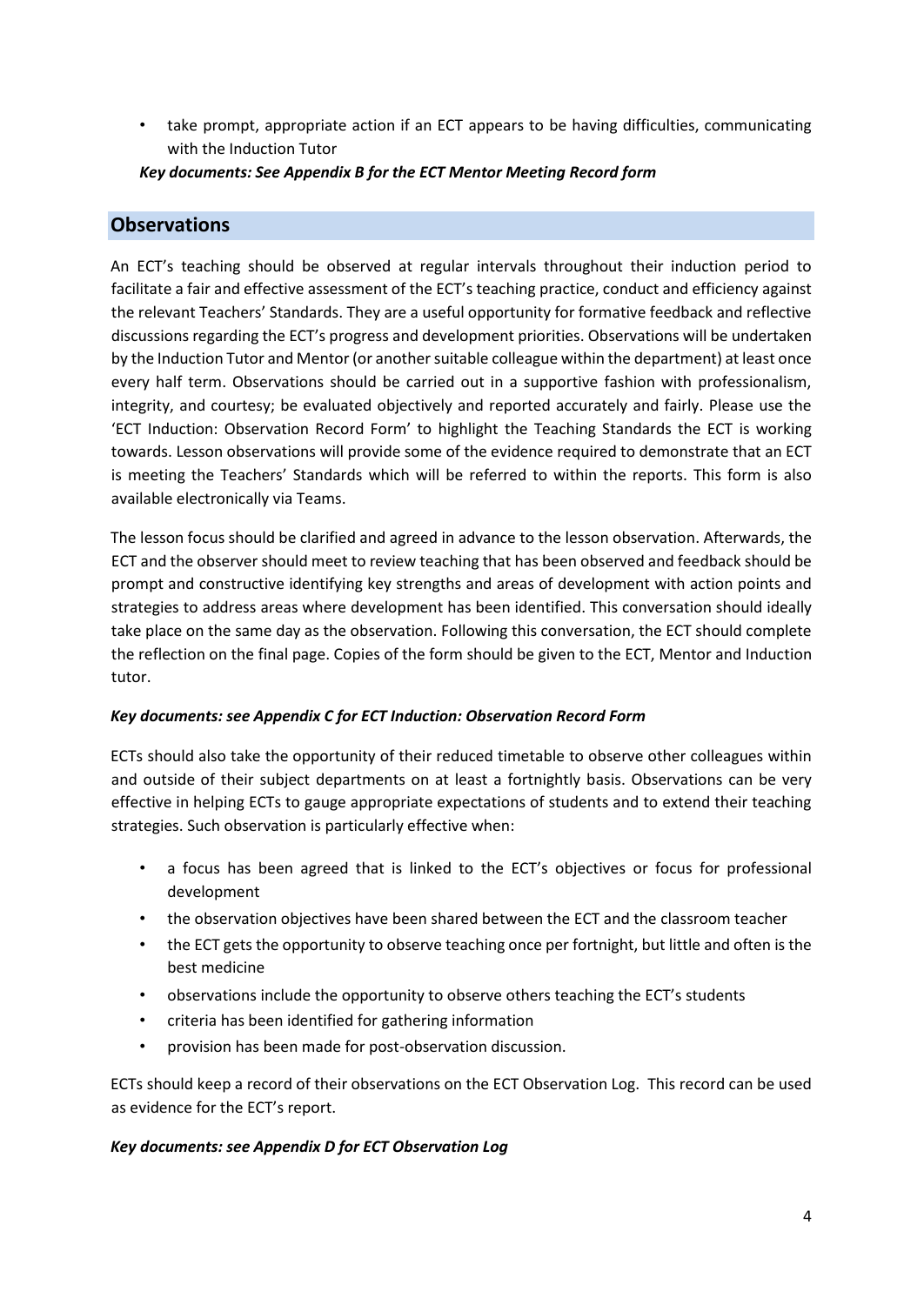### **Progress Review & Formal Assessment**

### *Professional Progress reports in terms 1,2,4 and 5*

Regular termly progress reviews will be carried out by the Induction Tutor throughout the induction period. The meeting will review the ECT's progress against the Teachers' Standards and is informed by a range of existing evidence. The review will highlight the ECT's areas of strengths and progress made in relation to the teaching standards and will provide opportunities for development targets to be created.

### *Key documents: see Appendix E for ECT: Progress Review Form*

### *Formal Assessment reports in term 3 (end of year 1) and term 6 (end of year 2)*

ECTs will have two formal assessments during the total induction period, co-ordinating input from the Induction Tutor and other colleagues as appropriate. This should be a collaborative process between the Induction Tutor and the ECT, detailing evidence gathered during the preceding assessment period and drawing on the ECT's work as a teacher and from their induction programme in relation to the Teachers' Standards. ECTs should be kept up to date on their progress; there should be no surprises. Once assessment forms have been completed, the ECT should add their comments. They should then be signed by the Induction Tutor, Principal and the ECT and the form will be submitted to the Appropriate Body (online via the ECT Manger website).

### *Key documents: See Appendix F for ECT: Formal Assessment Form*

### *Key report deadlines:*

| Progress Review Submission Dates |                             |  |  |
|----------------------------------|-----------------------------|--|--|
| Term 1 progress report:          | due end of autumn term 2021 |  |  |
| Term 2 progress report:          | due end of spring term 2022 |  |  |
| Term 4 progress report:          | due end of autumn term 2022 |  |  |
| Term 5 progress report:          | due end of spring term 2023 |  |  |

| Formal Assessment submission dates |                      |
|------------------------------------|----------------------|
| End of Year 1:                     | due $11th$ July 2022 |
| End of Year 2:                     | due $7th$ July 2023  |

To pass induction, ECTs need to be consistently meeting the Teachers' Standards. ECTs may find it useful to keep a log of the Teaching Standards they have met using the 'Teachers' Standards Tracker form'. This will be a useful document to refer to when evidencing the Teaching Standards during progress review and formal assessment meetings.

### *Key documents: See Appendix G for ECT Induction: Teachers' Standards tracker*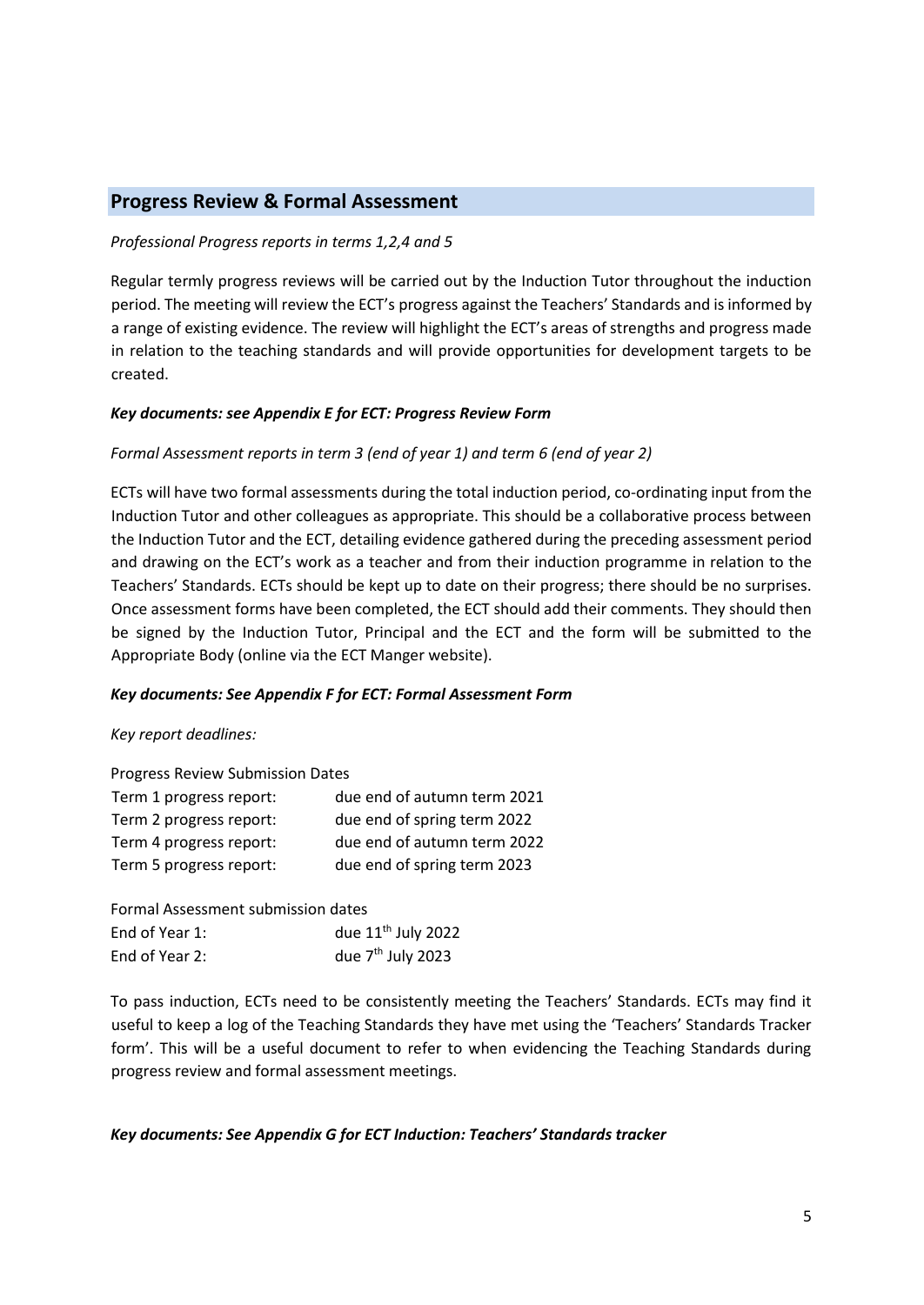### **Reduced timetable**

An ECT is entitled to an additional 10% time off-timetable to undertake appropriate professional development, be mentored, and spend extra time in non-contact work. From 2021, teachers in their second year of teaching will receive a 5% additional off timetable time, as part of the Early Career Framework that is being introduced by the government, with an early rollout starting in September 2020.

### **Continuing Professional Development during induction**

During the induction period ECTs are entitled to additional professional development underpinned by the Early Career Framework. The reforms entitle all ECTs to a fully-funded programme of structured support and training which builds upon the initial teacher training year and helps support developing practice in 5 core areas:

- Behaviour management
- Pedagogy
- Curriculum
- Assessment
- Professional behaviours

ECTs will receive a structured programme of professional development which will include attending training sessions with other ECTs, webinars, self-study/reading and observations of others. ECTs will meet with the Induction Co-ordinator every Wednesday 3:20-4pm\* to discuss and participate within this professional development. ECTs may find it useful to record their participation in Professional Development activities using the 'Professional Development Record' which can be used as evidence during Progress Review & Formal Assessment meetings.

\*Times and dates may vary throughout the programme, however notice will be given in advance.

### *Key documents: See Appendix H for ECT Induction: Professional Development Record*

### **Concerns**

Where an ECT has concerns about the Induction provision or support they are receiving, they should raise these concerns with their Mentor, Induction Tutor, another relevant person named in the 'Support for ECTs' section above or the Principal.

Where a Mentor, Head of Department, Induction Tutor, or other relevant colleague, has concerns about the progress that an ECT is making, the Induction Coordinator and Assistant Principal: Curriculum & Professional Development should be informed, so that appropriate support can be provided.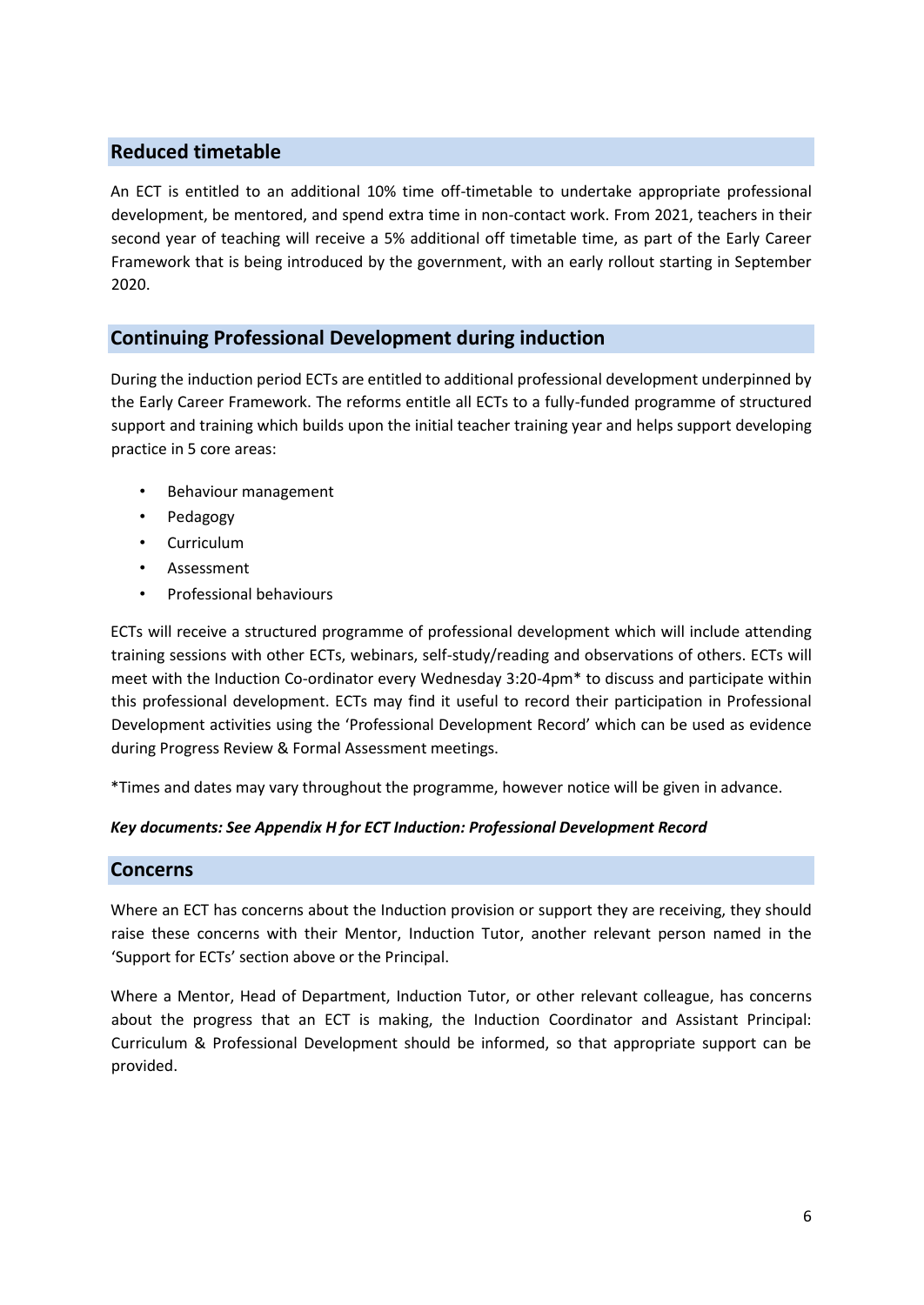Appendix A: **Initial Meeting with Induction Tutor/Coordinator & Action Plan form**

## **ECT's Initial Meeting with Induction Tutor/Coordinator & Action Plan**

ECT: Induction Tutor: Date: Date:

| <b>Items to discuss</b>                                                                                                                                                                                | <b>Notes</b> |
|--------------------------------------------------------------------------------------------------------------------------------------------------------------------------------------------------------|--------------|
| 1. Is the ECT aware of the support, monitoring and<br>assessment procedures which will be provided to assist<br>their successful induction and professional<br>development?                            |              |
| 2. Is the ECT aware of the role of the Induction Tutor and<br>Mentor and who these individuals are? (please refer to<br>Induction Guidance booklet pages 6-10)                                         |              |
| 3. How has the term started? What aspects does the ECT<br>feel confident about & what aspects do they feel need<br>development? Use these as a starting point for the first<br>half term's objectives. |              |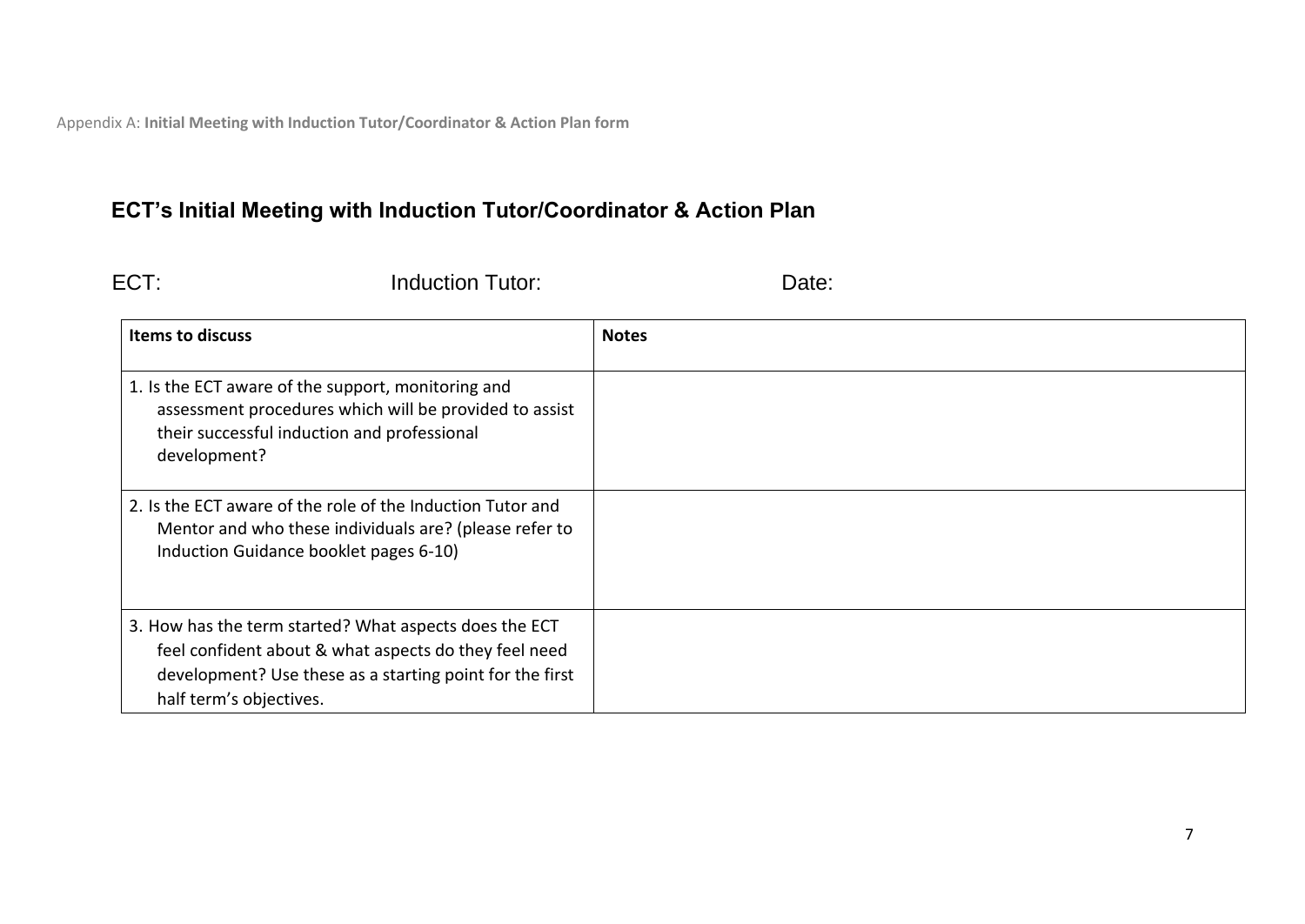| 4. Discuss the ECT's targets from ITT. These can also be fed<br>into the objectives for this half term.                                                                              |  |
|--------------------------------------------------------------------------------------------------------------------------------------------------------------------------------------|--|
| 5. What guidance has the ECT had so far in the areas of<br>planning and assessment? Are they confident with the<br>school's procedures and policies?                                 |  |
| 6. Has the ECT received safeguarding training?                                                                                                                                       |  |
| 7. Has the ECT activated their free Chartered College of<br>Teaching membership? They will have received an<br>online link from the ECT Induction Service in their<br>welcome email. |  |
| 8. Set the date for the first observation by the induction<br>tutor and a focus.                                                                                                     |  |
| 9. Set the dates for the half termly reviews, termly progress<br>reviews and end of year assessment meeting.                                                                         |  |
| 10. Is the ECT aware of who the 'ECT Named Contact' is and<br>their role? (Please refer to the most up to date details in<br>the Induction Guidance booklet page 7)                  |  |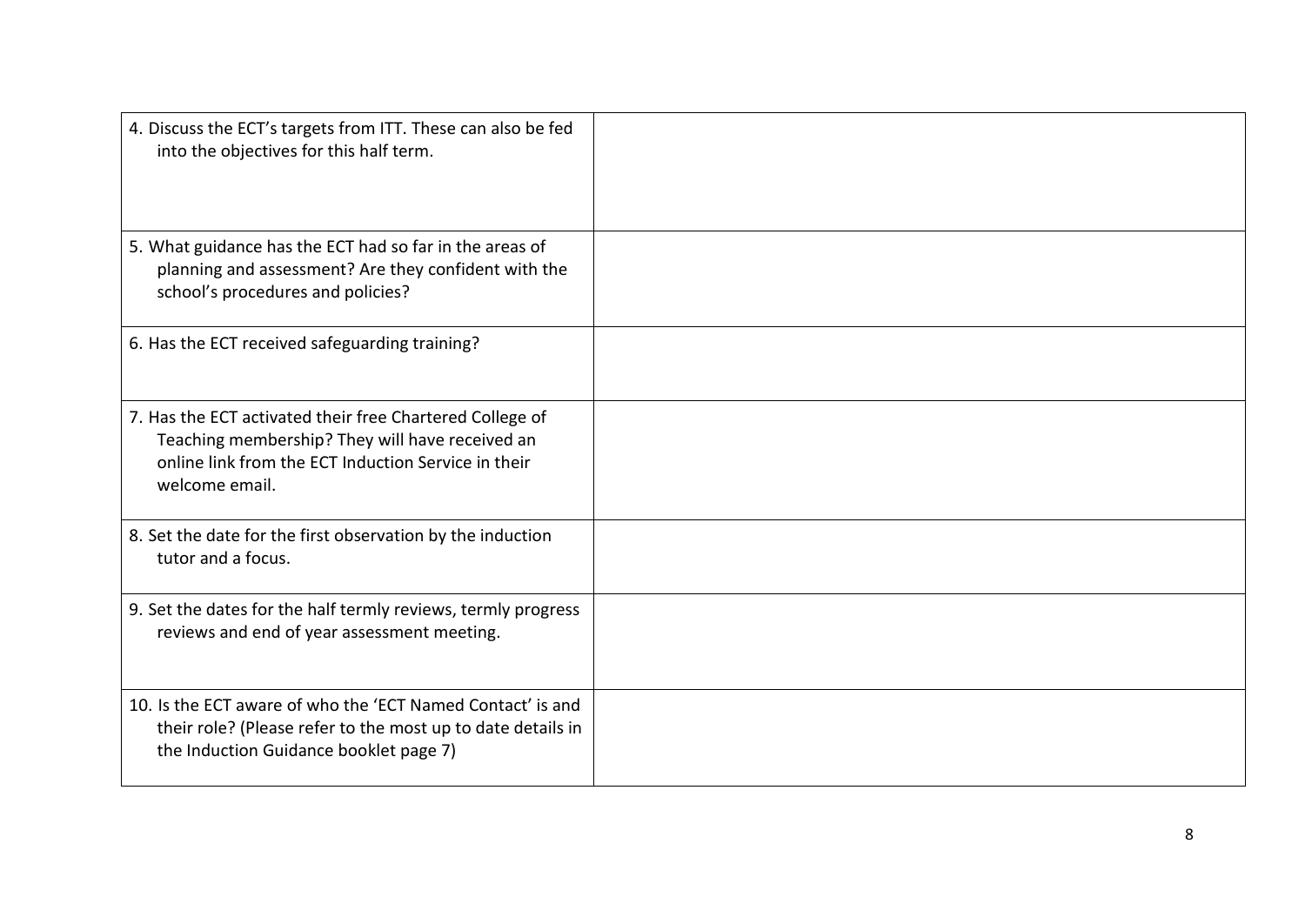| 11. Provide form F for recording professional development<br>activities and discuss CPD plans. |  |
|------------------------------------------------------------------------------------------------|--|
|                                                                                                |  |
|                                                                                                |  |

### **Action Plan for first term**

| Objectives for next term<br>(linked to Teachers'<br><b>Standards)</b> | <b>Success Criteria</b> | Actions to be taken, and by<br>whom | <b>Resources required</b> |
|-----------------------------------------------------------------------|-------------------------|-------------------------------------|---------------------------|
|                                                                       |                         |                                     |                           |
|                                                                       |                         |                                     |                           |
|                                                                       |                         |                                     |                           |
|                                                                       |                         |                                     |                           |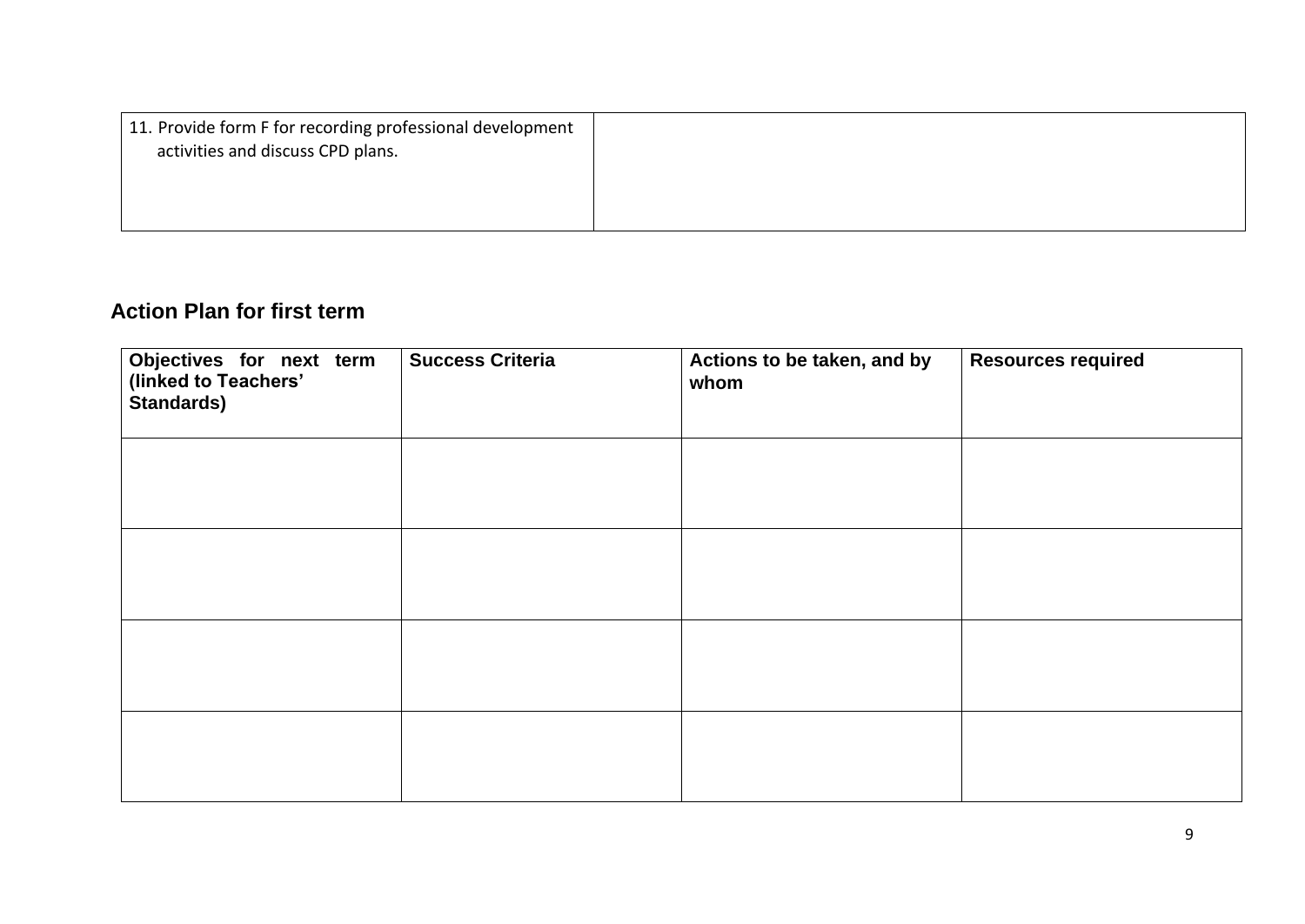Date for first half termly review:

Induction Tutor/Coordinator signature:

ECT signature: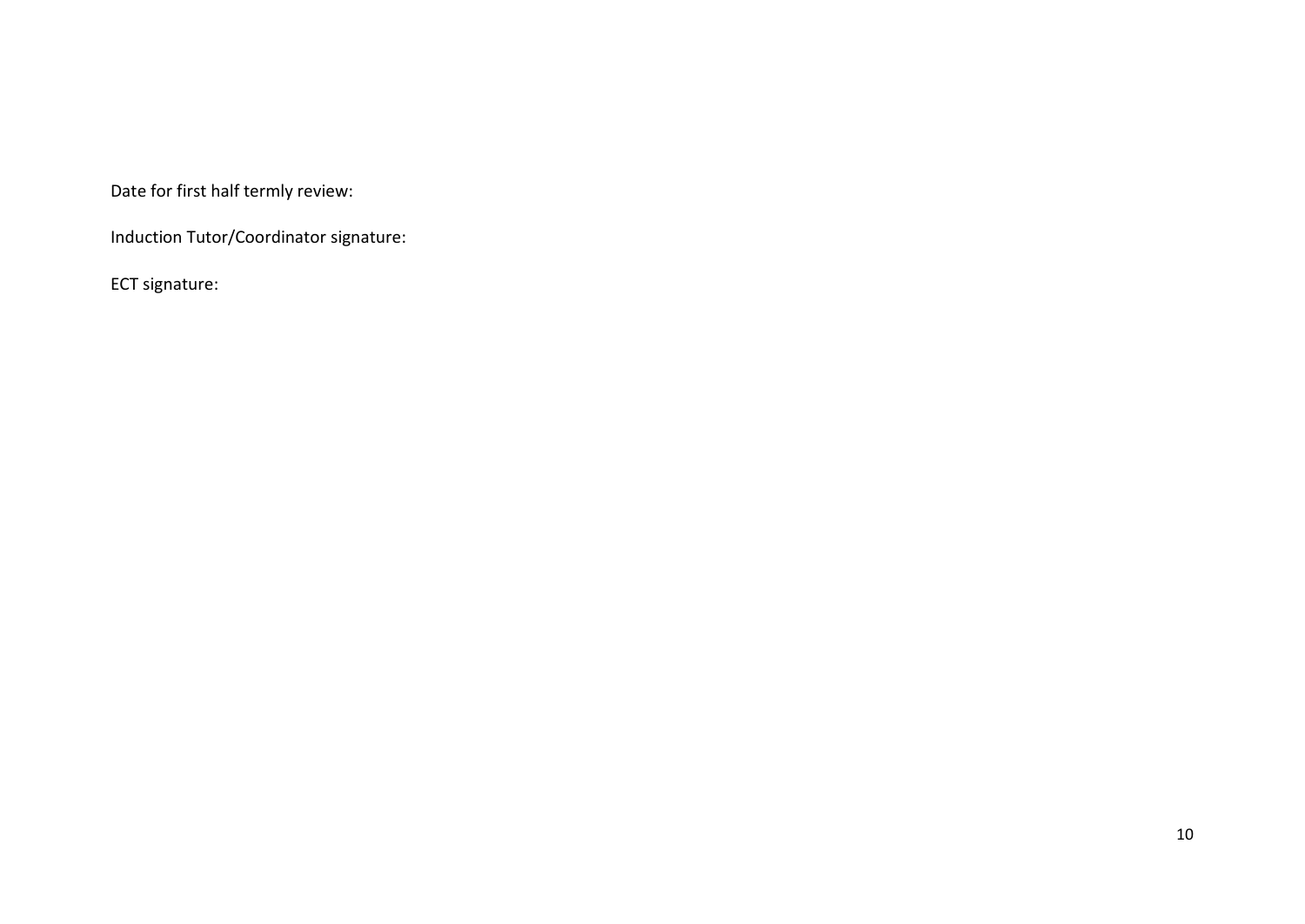Appendix B: ECT Mentor Meeting Record Form D

### **ECT Mentor Meeting Record**

ECT \_\_\_\_\_\_\_\_\_\_\_\_\_\_\_\_\_\_\_\_\_\_\_

Mentor \_\_\_\_\_\_\_\_\_\_\_\_\_\_\_\_\_\_\_\_\_\_\_

Date \_\_\_\_\_\_\_\_\_\_\_\_\_\_\_\_\_\_\_\_\_\_\_

**Discussion and reflection on previous targets and achievements** 

| <b>Target</b> | Training activities & links to the Early Career Framework | <b>Achieved</b><br>(date) |
|---------------|-----------------------------------------------------------|---------------------------|
|               |                                                           |                           |
|               |                                                           |                           |
|               |                                                           |                           |
|               |                                                           |                           |
|               |                                                           |                           |
|               |                                                           |                           |

### **Action points, notes, AOB**

Appendix C: Lesson Observation Form

# **ECT Induction: Observation Record**

# **Form B**

*(Focused on those teachers' standards which can normally be observed during a lesson.)*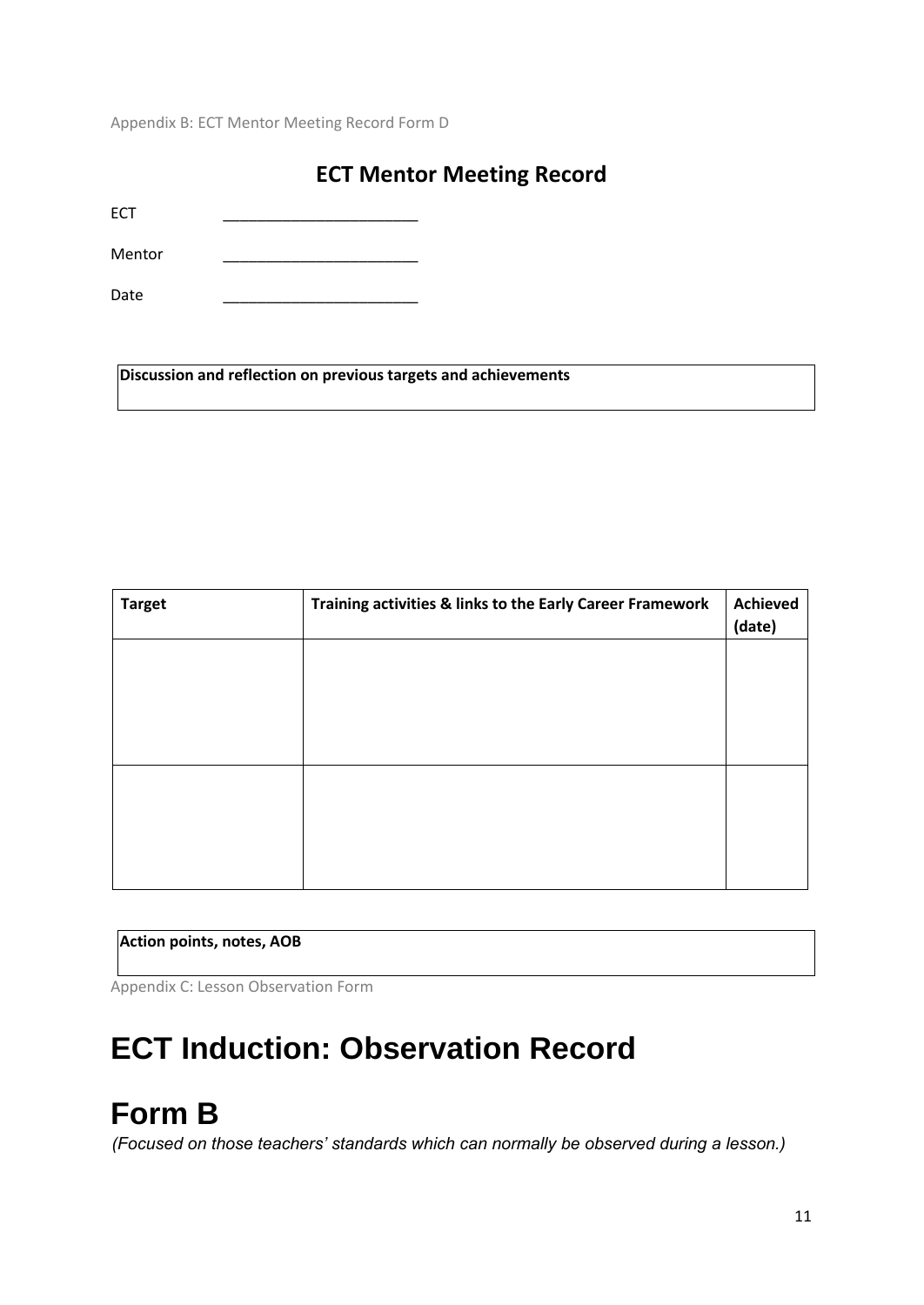| ECT:                                                   | Observer:                 |
|--------------------------------------------------------|---------------------------|
| Subject:                                               | <b>Date and Duration:</b> |
| <b>Class/Year Group:</b><br><b>Number of students:</b> | <b>Focus targets:</b>     |
| <b>Lesson Context:</b>                                 |                           |
|                                                        |                           |
|                                                        |                           |

| <b>Part one: Teaching</b><br>1. Set high expectations which inspire, motivate and challenge students           |  |  |
|----------------------------------------------------------------------------------------------------------------|--|--|
| 1a. establish a safe and stimulating<br>environment for students, rooted in<br>mutual respect                  |  |  |
| 1b. set goals that stretch and challenge<br>students of all backgrounds, abilities and<br>dispositions         |  |  |
| 1c. demonstrate consistently the<br>positive attitudes, values and behaviour<br>which are expected of students |  |  |
| 2. Promote good progress and outcomes by students                                                              |  |  |
| 2a. be accountable for students'<br>attainment, progress and outcomes                                          |  |  |
| 2b. be aware of students' capabilities<br>and their prior knowledge and plan<br>teaching to build on these     |  |  |
| 2c. guide students to reflect on the<br>progress they have made and their<br>emerging needs                    |  |  |
| 2d. demonstrate knowledge and<br>understanding of how students learn<br>and how this impacts on teaching       |  |  |
| 2e. encourage students to take a<br>responsible and conscientious attitude<br>to their own work and study      |  |  |
| 3. Demonstrate good subject and curriculum knowledge                                                           |  |  |

| 3a. have a secure knowledge of the<br>relevant subject(s) and curriculum<br>areas, foster and maintain students' |
|------------------------------------------------------------------------------------------------------------------|
| interest in the subject, and address                                                                             |
| misunderstandings                                                                                                |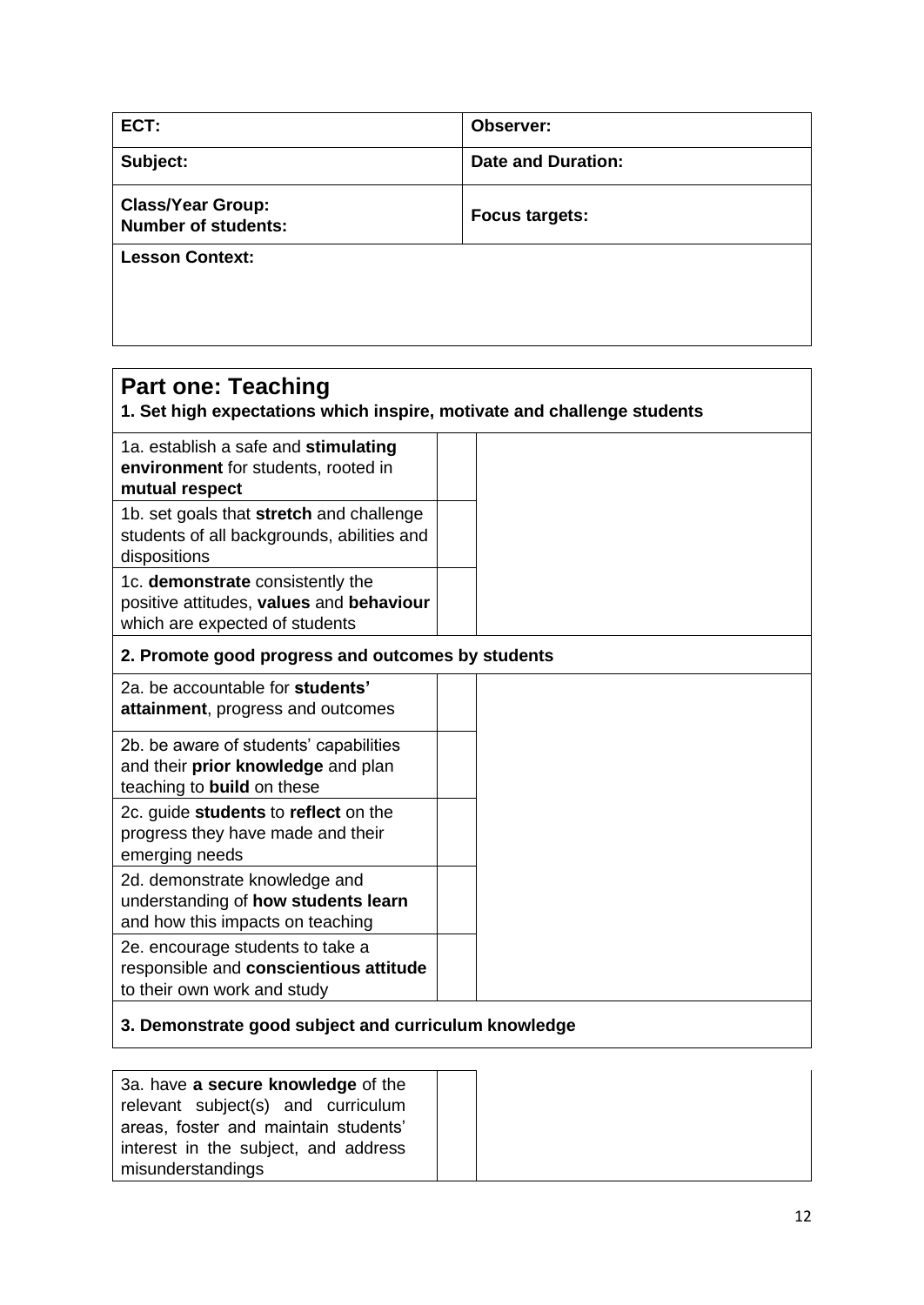| 3b. demonstrate a critical understanding<br>of developments in the subject and<br>curriculum areas and promote the value                                                                                                                                                                                                   |  |
|----------------------------------------------------------------------------------------------------------------------------------------------------------------------------------------------------------------------------------------------------------------------------------------------------------------------------|--|
| of scholarship                                                                                                                                                                                                                                                                                                             |  |
| 3c. demonstrate an understanding of and<br>take responsibility for promoting high<br>standards of literacy, articulacy and the<br>correct use of standard English,<br>whatever the teacher's specialist subject                                                                                                            |  |
| 4. Plan and teach well-structured lessons                                                                                                                                                                                                                                                                                  |  |
| 4a. impart knowledge and develop an<br>understanding through effective use of<br>lesson time                                                                                                                                                                                                                               |  |
| 4b. promote a love of learning and<br>children's intellectual curiosity                                                                                                                                                                                                                                                    |  |
| 4c. set homework and plan other out-of-<br>class activities to consolidate and extend<br>the knowledge and understand students<br>have acquired                                                                                                                                                                            |  |
| 5. Adapt teaching to respond to the strengths and needs of all students                                                                                                                                                                                                                                                    |  |
| 5a. know when and how to differentiate<br>appropriately, using approaches which<br>enable students to be taught effectively                                                                                                                                                                                                |  |
| 5c. demonstrate an awareness of the<br>physical, social and intellectual<br>development of children, and know how<br>to adapt teaching to support students'<br>education at different stages of<br>development                                                                                                             |  |
| 5d. have a clear understanding of the<br>needs of all students, including those<br>with special educational needs; those of<br>high ability; those with English as an<br>additional language; those with<br>disabilities; and be able to use and<br>evaluate distinctive teaching approaches<br>to engage and support them |  |
| 6. Make accurate and productive use of assessment                                                                                                                                                                                                                                                                          |  |
| formative<br>6b.<br>make<br>0f<br>and<br>use<br>summative<br>assessment<br>to<br>secure<br>students' progress                                                                                                                                                                                                              |  |
| 6d. give students regular feedback,<br>both orally and through accurate<br>marking, and encourage students to<br>respond to the feedback                                                                                                                                                                                   |  |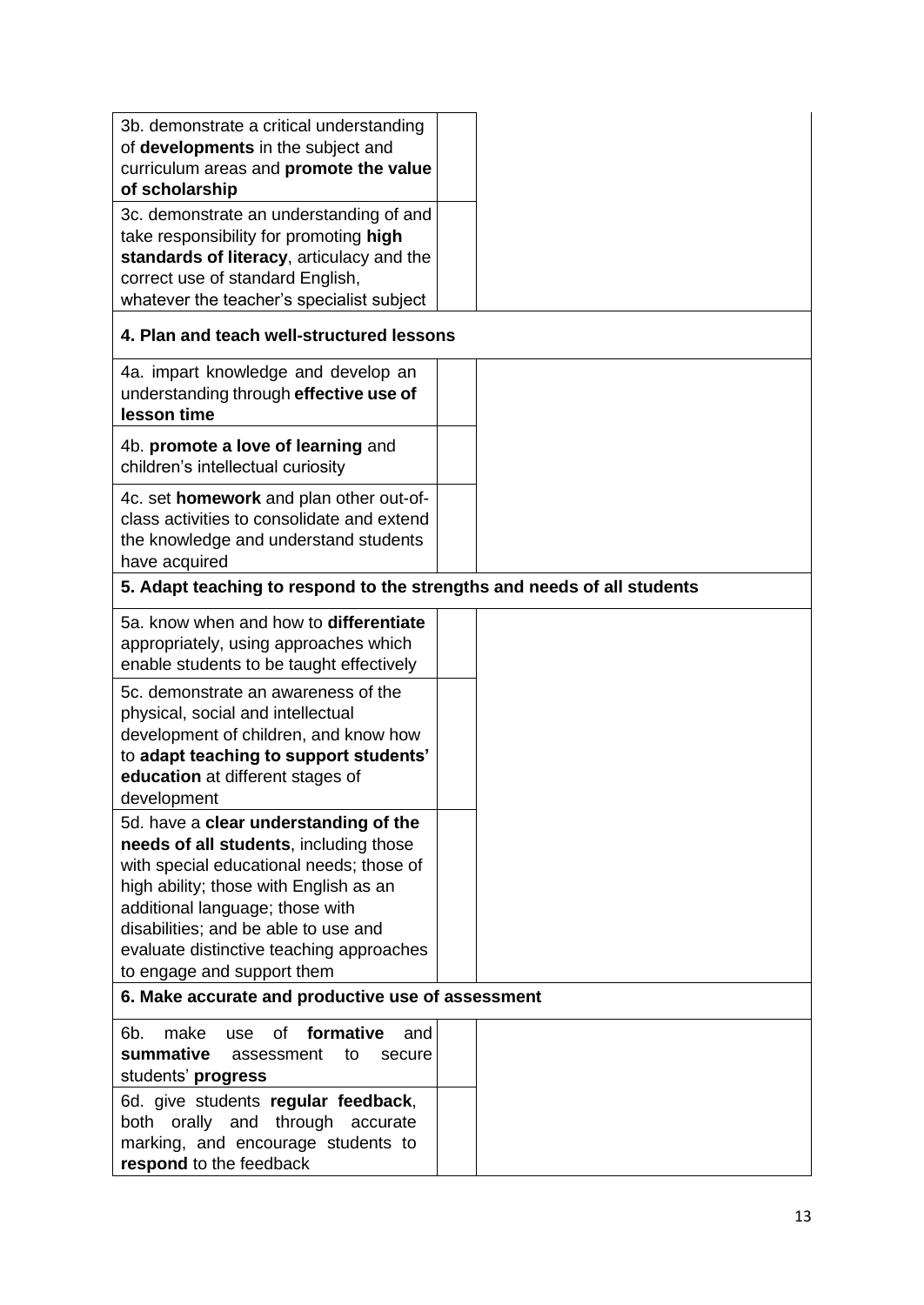|                                                                                                                                                                                                                                             | 7. Manage behaviour effectively to ensure a good and safe learning environment |
|---------------------------------------------------------------------------------------------------------------------------------------------------------------------------------------------------------------------------------------------|--------------------------------------------------------------------------------|
| 7a. have clear rules and routines for<br>behaviour in classrooms, and take<br>responsibility for promoting good and<br>courteous behaviour both in classrooms<br>and around the school, in accordance<br>with the school's behaviour policy |                                                                                |
| 7b. have high expectations of<br>behaviour, and establish a framework<br>for discipline with a range of strategies,<br>using praise, sanctions and rewards<br>consistently and fairly                                                       |                                                                                |
| 7c. manage classes effectively, using<br>approaches which are appropriate to<br>students' needs in order to involve and<br>motivate them                                                                                                    |                                                                                |
| 7d. maintain good relationships with<br>students,<br>exercise appropriate authority, and act<br>decisively when necessary                                                                                                                   |                                                                                |
| 8. Fulfil wider professional responsibilities                                                                                                                                                                                               |                                                                                |
| 8b. develop effective professional<br>relationships with colleagues, knowing<br>how and when to draw on advice and<br>specialist support<br>8c. deploy support staff effectively                                                            |                                                                                |
|                                                                                                                                                                                                                                             |                                                                                |

## **Part two: Personal and professional conduct**

**Teachers uphold public trust in the profession and maintain high standards of ethics and behaviour, within and outside school, by:**

| 9a. treating students with dignity,<br>building relationships rooted in mutual<br>respect, and at all times observing<br>proper boundaries appropriate to a |  |
|-------------------------------------------------------------------------------------------------------------------------------------------------------------|--|
| teacher's professional position                                                                                                                             |  |
| 9b. having regard for the need to<br>safeguard students' well-being, in<br>accordance with statutory provisions                                             |  |
| Aditional comments has ad on record keeping (data) and/or planning (6c, 4a)                                                                                 |  |

**Additional comments** based on record keeping (data) and/or planning (6c, 4a)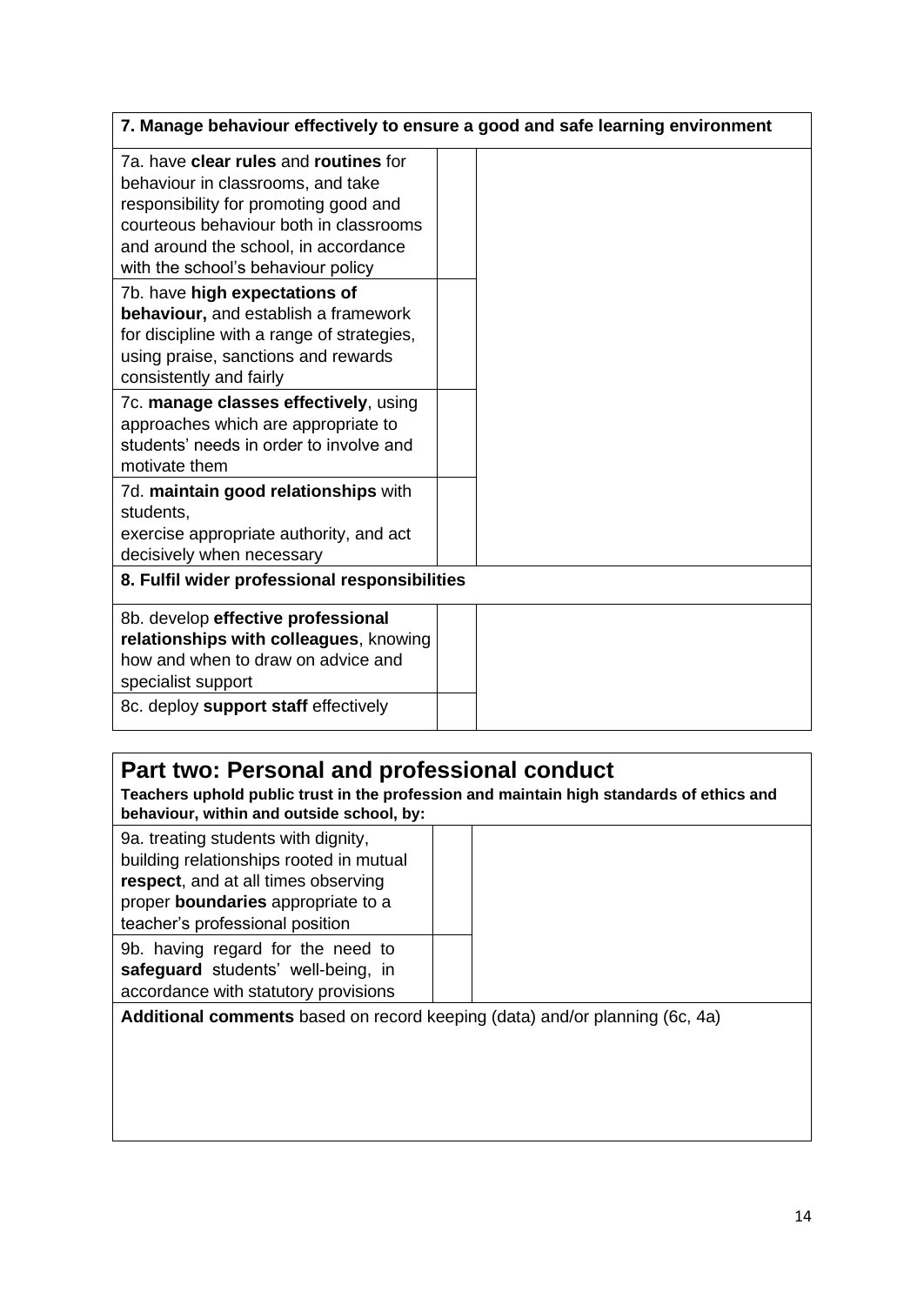| <b>Summary of discussion with ECT</b>                                                                |                              |  |  |  |  |
|------------------------------------------------------------------------------------------------------|------------------------------|--|--|--|--|
| <b>Strengths</b>                                                                                     | <b>Areas for Development</b> |  |  |  |  |
|                                                                                                      |                              |  |  |  |  |
|                                                                                                      |                              |  |  |  |  |
| <b>Agreed Actions</b>                                                                                |                              |  |  |  |  |
| On the evidence of this observation is the<br>school's judgement on the ECT's<br>progress confirmed? | <b>Comments:</b>             |  |  |  |  |
| $\square$ Yes                                                                                        |                              |  |  |  |  |
| $\square$ No                                                                                         |                              |  |  |  |  |
| Date<br>Date                                                                                         |                              |  |  |  |  |
| <b>ECT Reflection (4d)</b>                                                                           |                              |  |  |  |  |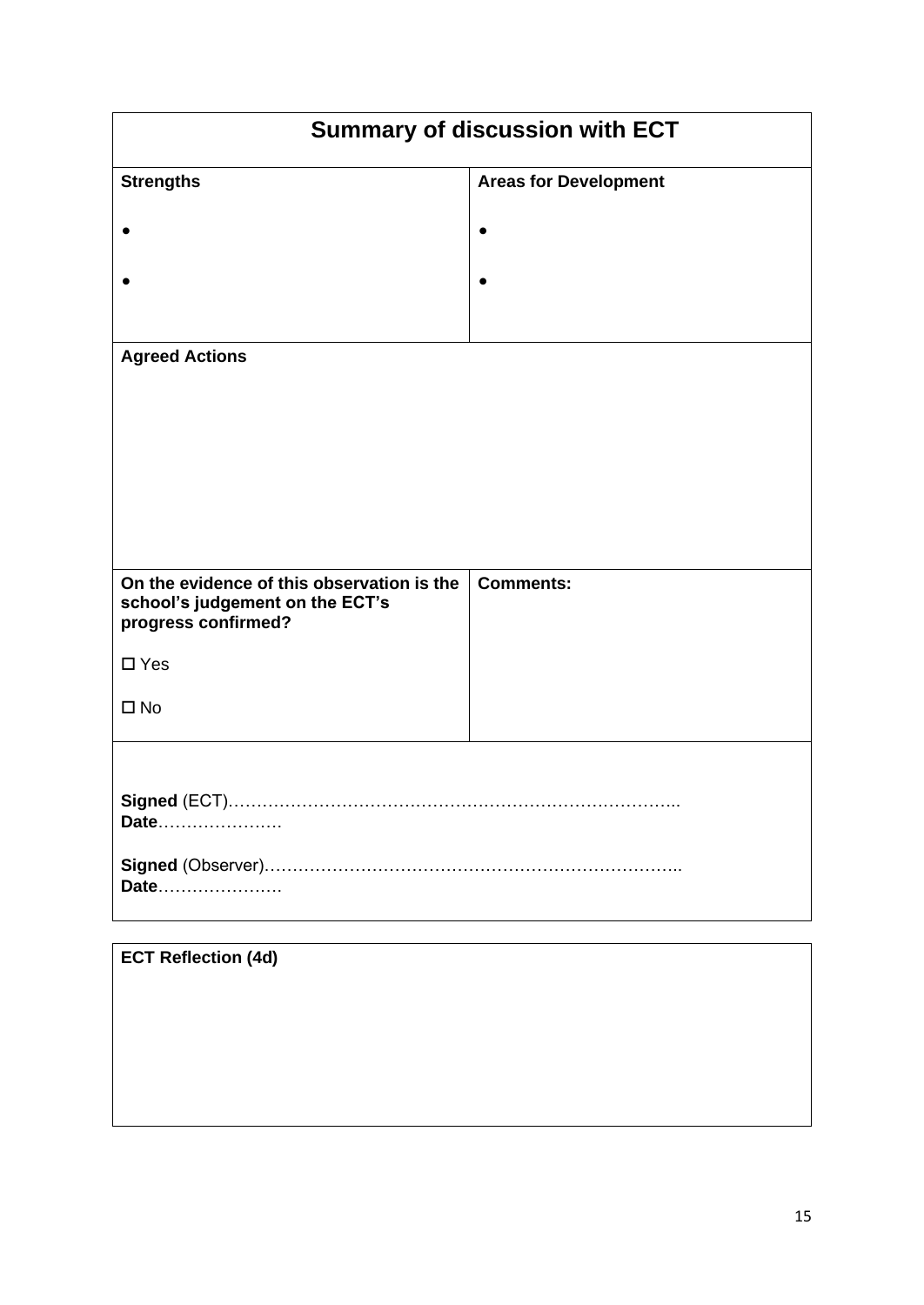**Additional space for notes**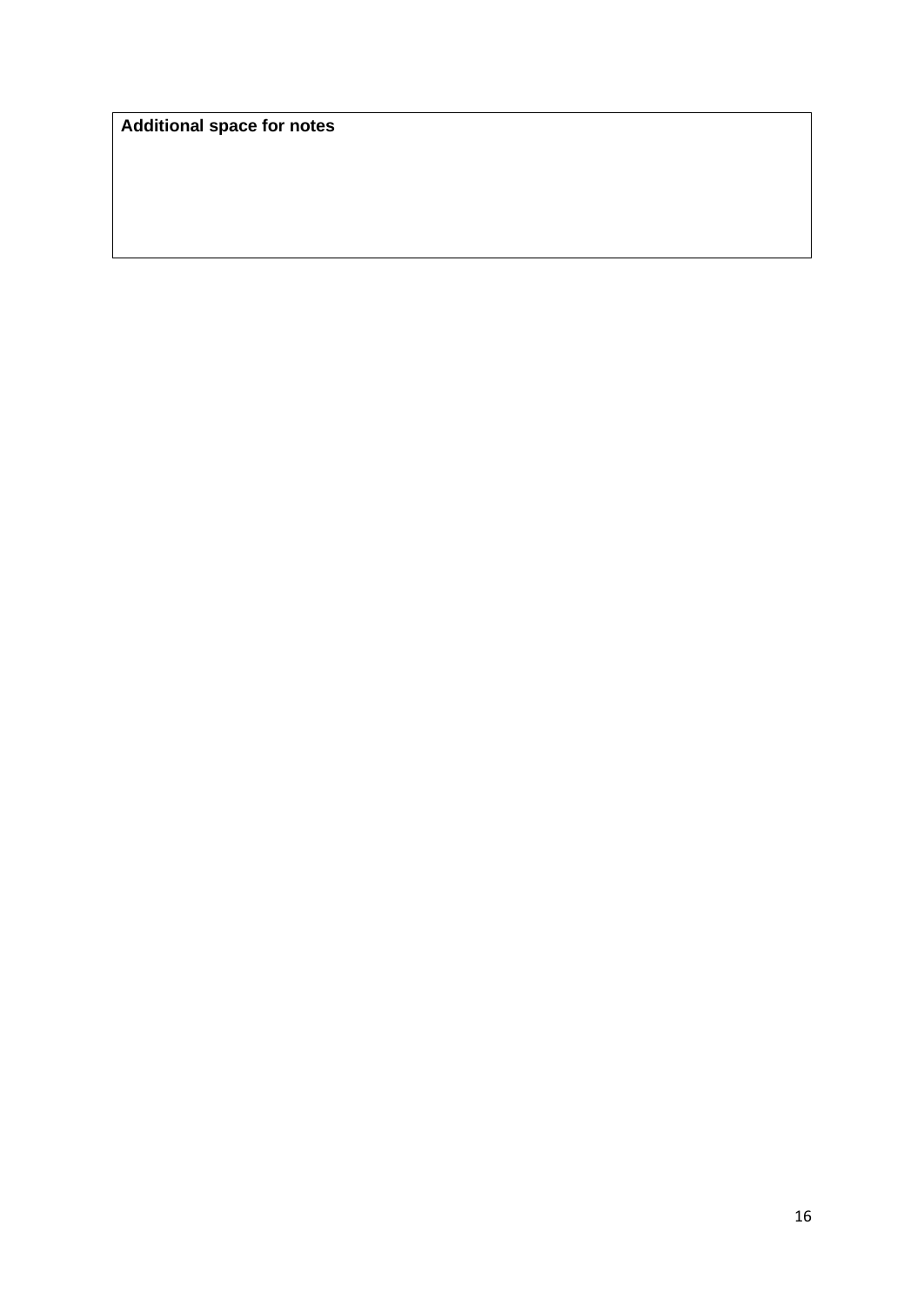Appendix D: ECT Observation Log



# **ECT Observation Log**

Please use this document to record brief notes about lessons you observe throughout your ECT year.

| Date                | Teacher |
|---------------------|---------|
| Subject             | Group   |
| Observation focus   |         |
| What did you learn? |         |
|                     |         |
|                     |         |
|                     |         |

| Date                | Teacher |
|---------------------|---------|
| Subject             | Group   |
| Observation focus   |         |
| What did you learn? |         |
|                     |         |
|                     |         |
|                     |         |

| Date    | Teacher |
|---------|---------|
| Subject | Group   |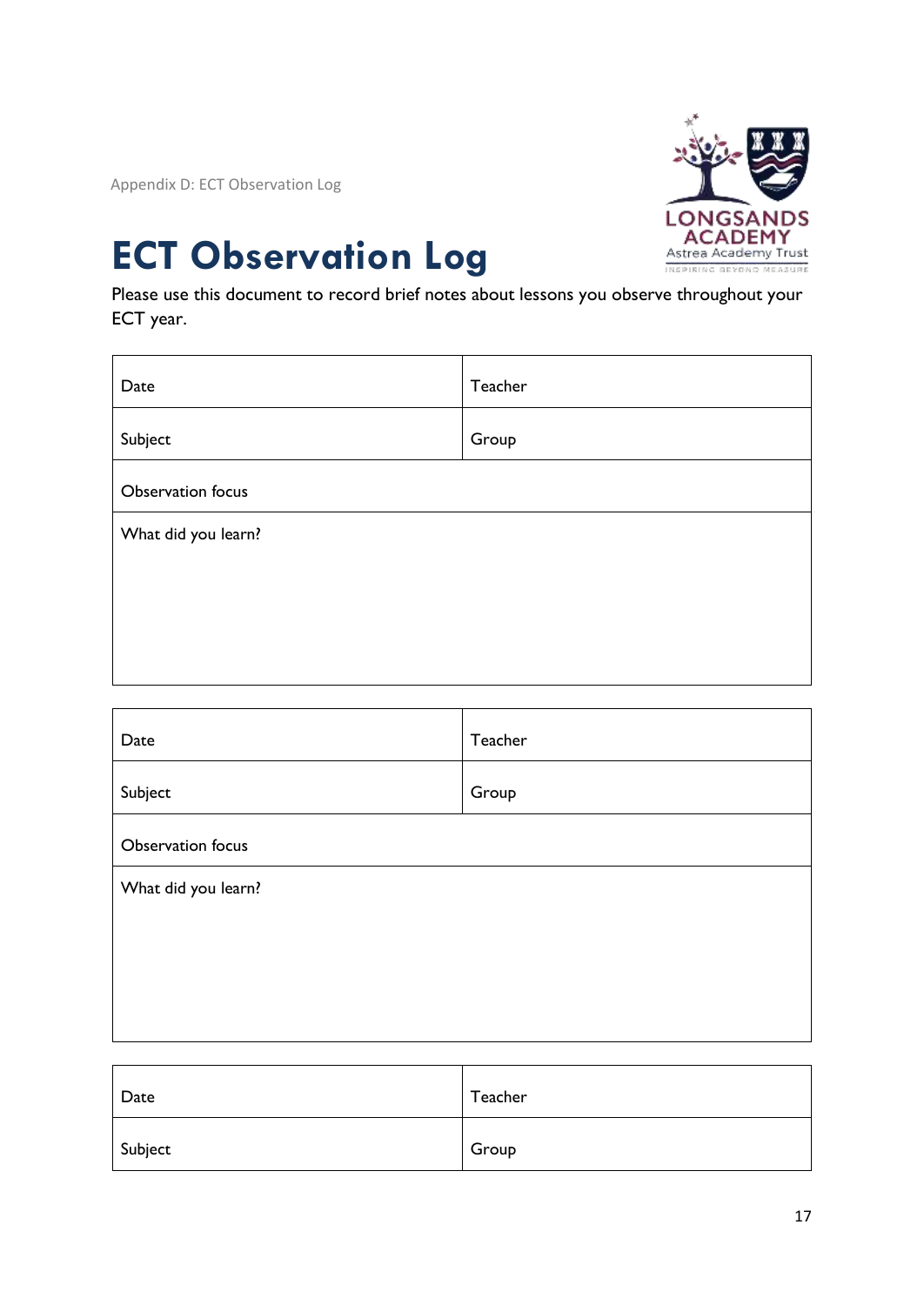Observation focus

What did you learn?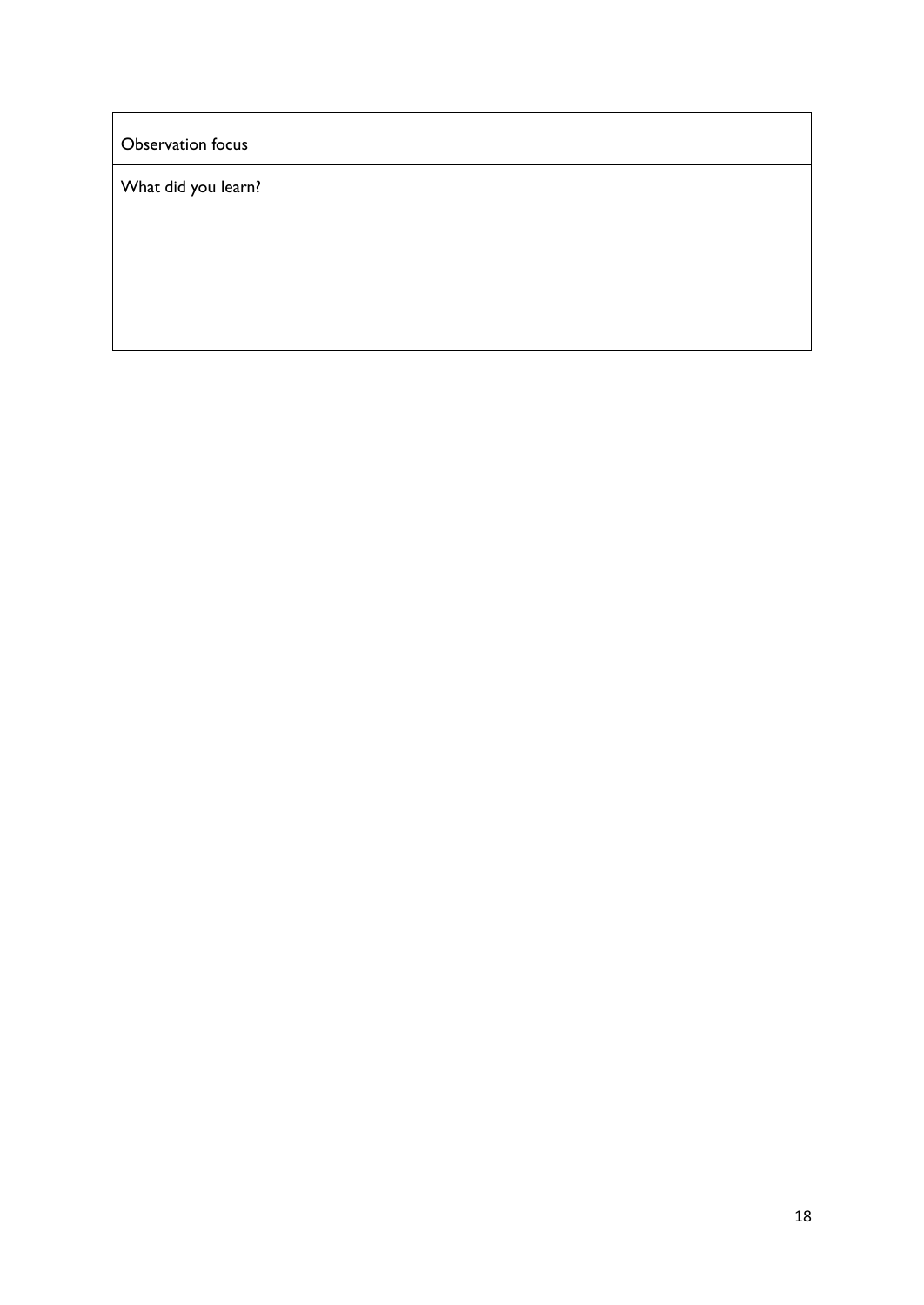## Early Career Teacher: Progress Review Form

### *N.B This is an exemplar form to give an indication of sections that will need to be completed. All statutory induction reports are completed and submitted online on the ECT Manager website.*

This form is for induction tutors to complete the necessary progress review of the Early Career Teachers (ECTs) in any term where a formal assessment is not required (i.e. terms 1,2,4 and 5). Further guidance is available in paragraphs 2.46 – 2.51 of th[e statutory guidance on induction.](https://www.gov.uk/government/publications/induction-for-early-career-teachers-england#length-of-induction)

### **Form handling advice**

- This form is for the member of staff assigned as the Induction Tutor for an ECT to complete.
- Only a summary of the evidence considered in reviewing the ECT's progress is required. **There is no need to reproduce all the evidence in detail**

**Personal details and induction details** *(most of this section will be pre-populated by the ECT Manager website)* 

| <b>Full name of Early Career Teacher</b><br>(ECT) |       |
|---------------------------------------------------|-------|
| <b>ECT Teacher Reference Number</b><br>(TRN)      |       |
| ECT date of birth (DD/MM/YYYY)                    |       |
| <b>School/Academy name</b>                        |       |
| <b>Induction tutor name</b>                       |       |
| <b>Mentor name</b>                                |       |
| Progress review period start date                 |       |
| Progress review period end date                   |       |
| Term $1/2/4/5$                                    |       |
| Is the ECT full-time or part-time?                | FT/PT |
| Days absent in this period                        |       |

At formal assessment points and to successfully complete induction, the ECT's performance against the Teaching Standards will be assessed. **Based on current performance and rate of progress, is the ECT on track to successfully complete induction by the end of their induction?**

**Yes / No** 

**If the ECT is not on track to successfully complete induction, has the ECT been informed? Yes/No If the ECT is not on track to successfully complete induction, has a support plan been put in place? Yes/No** *(If yes, please ensure the ECT Adviser has been informed and send the support plan to ect@cambridgeshire.gov.uk)*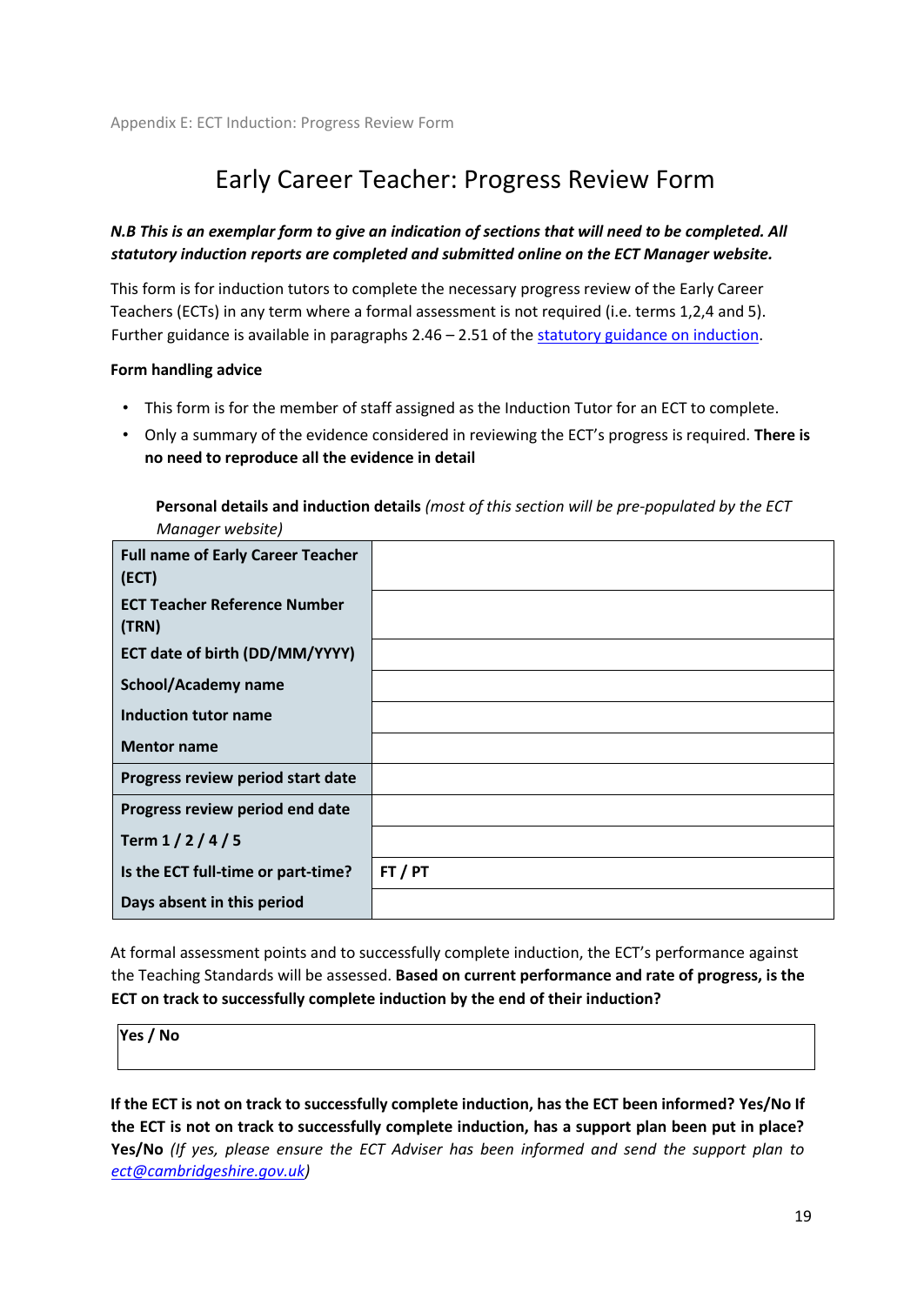### **Quality assurance questions**

- a) Is the ECT accessing a programme of support based on the Early Career Framework? **Yes / No**
- b) Is the ECT receiving regular support from a mentor to support with the Early Career Framework? **Yes / No**
- c) Is the ECT receiving 10% (year 1) or 5% (year 2) ECT release time to complete induction-related activities? **Yes / No**
- d) Has the ECT had the opportunity to observe other teachers? **Yes / No**
- e) Has the ECT been formally observed and received formative feedback against the Teacher Standards at least once every half term? **Yes / No**
- f) Has the ECT met with the Induction Tutor at least once per half-term to discuss progress against the Teacher Standards? **Yes / No**

**Comments** 

**Give brief details of areas of strength and progress made, clearly linking to Teachers' Standards and evidence.** 

It is helpful to relate back to any objectives set at the end of ITT/during the term – to what extent has the ECT achieved these? What are their areas of strength? What evidence is there to support this?

**Briefly describe agreed development targets, clearly linking to Teachers' Standards and any support that will be provided for the ECT.**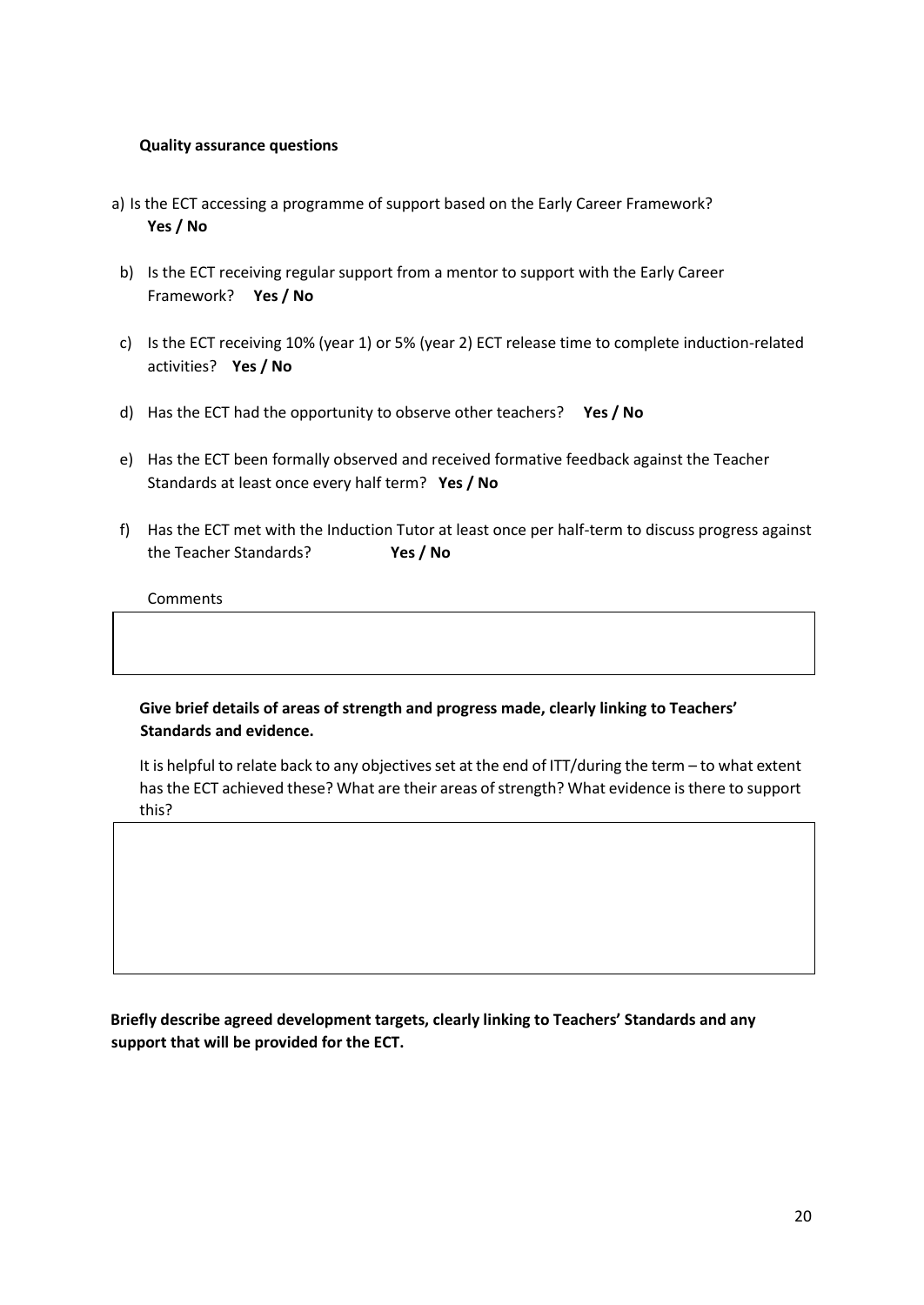### **ECT section – to be completed by the ECT**

### **ECT Statutory Entitlements**

- a) Are you accessing a programme of support based on the Early Career Framework? **Yes / No**
- b) Are you receiving regular support from your mentor to support you with the Early Career Framework? **Yes / No**
- c) Have you had your 10% (year 1) or 5% (year 2) ECT release time? **Yes / No**
- d) Have you had the opportunity to observe other teachers? **Yes / No**
- e) Have you been formally observed and received formative feedback against the Teacher Standards once every half term? **Yes / No**

f) Have you met with your Induction tutor at least once per half-term to discuss your progress against the Teacher Standards? **Yes / No**

g) Have you met with your Induction tutor to discuss this progress review? **Yes / No**

**ECT Comments** Please use the box below to make any other brief comments on this period of your induction that you wish to record.

### **Digital signatures**

*(ECT Manager will send reminder emails for these once the ECT has commented and signed)* 

ECT:

Induction Tutor:

Headteacher: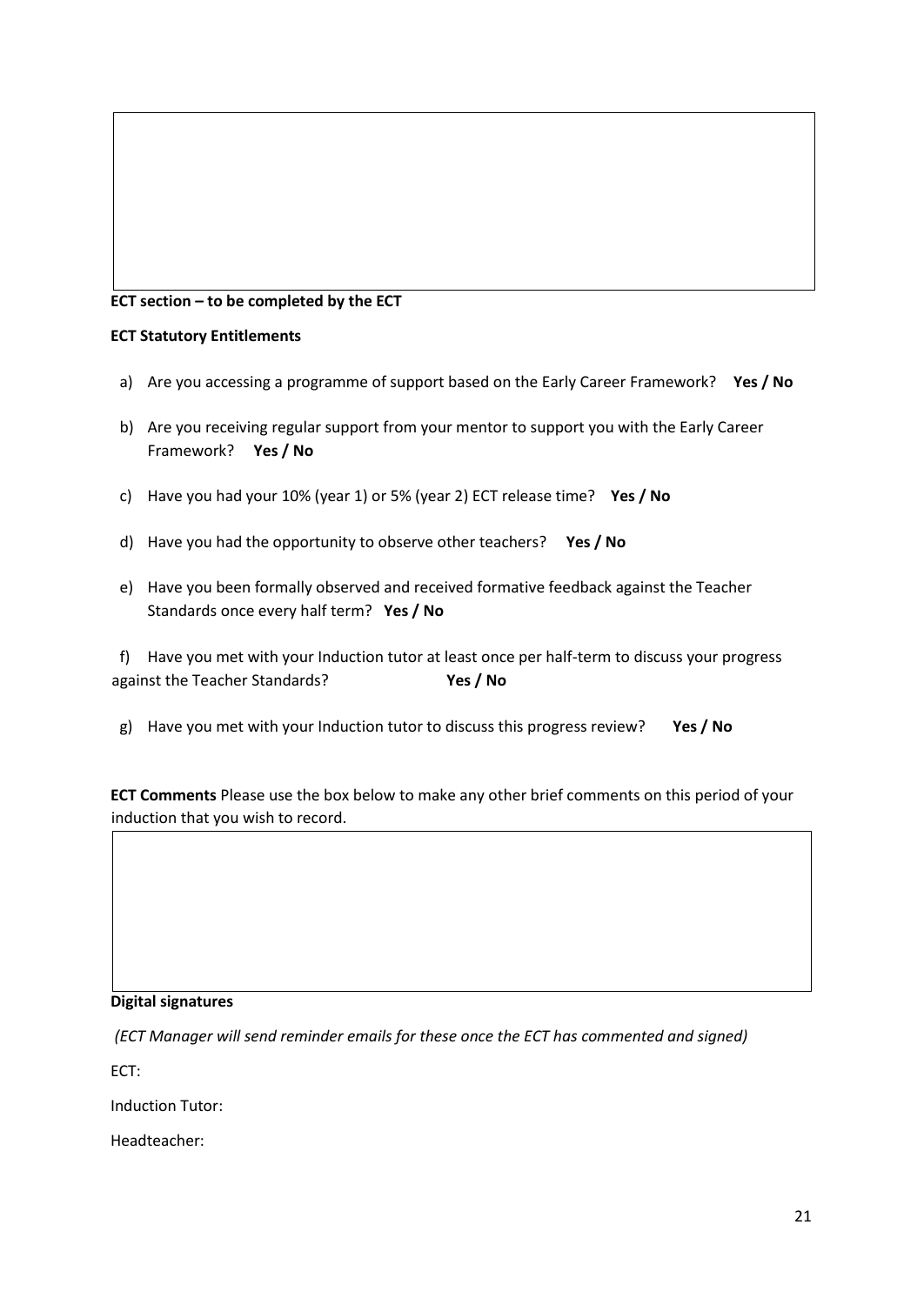## Early Career Teacher: Formal Assessment Form

### *N.B This is an exemplar form to give an indication of sections that will need to be completed. All statutory induction reports are completed and submitted online on the ECT Manager website.*

This form is for the formal assessment of Early Career Teachers (ECTs) at the end of Year 1 and Year 2 of their statutory induction. It will also be used for **interim assessments** which are completed by the school when an ECT leaves induction partway through a year.

### **Form handling advice**

- This form is for the member of staff assigned as the induction tutor for an ECT to complete, as well as the ECT and the headteacher
- A summary of the evidence considered in reviewing the ECT's progress and how it supports the assessment is sufficient. There is no need to reproduce all the evidence in detail. The appropriate body may request to see copies of relevant evidence if required.

| Manager website)                                  |         |
|---------------------------------------------------|---------|
| <b>Full name of Early Career Teacher</b><br>(ECT) |         |
| <b>ECT Teacher Reference Number</b><br>(TRN)      |         |
| ECT date of birth (DD/MM/YYYY)                    |         |
| School/Academy name                               |         |
| Induction tutor name                              |         |
| <b>Mentor name</b>                                |         |
| Assessment period start date                      |         |
| Assessment period end date                        |         |
| Term $1/2/4/5$                                    |         |
| Is the ECT full-time or part-time?                | FT / PT |
| Days absent in this assessment<br>period          |         |

**Personal details and induction details** *(most of this section will be pre-populated by the ECT* 

**Based on the teacher's performance against the Teachers' Standards within the assessment period**, which one of the following statements is applicable?

- The above named teacher's performance indicates that **they are making satisfactory progress** against the Teachers' Standards within the induction period.
- The above named teacher's performance indicates that **they are not making satisfactory progress** against the Teachers' Standards for the satisfactory completion of the induction period.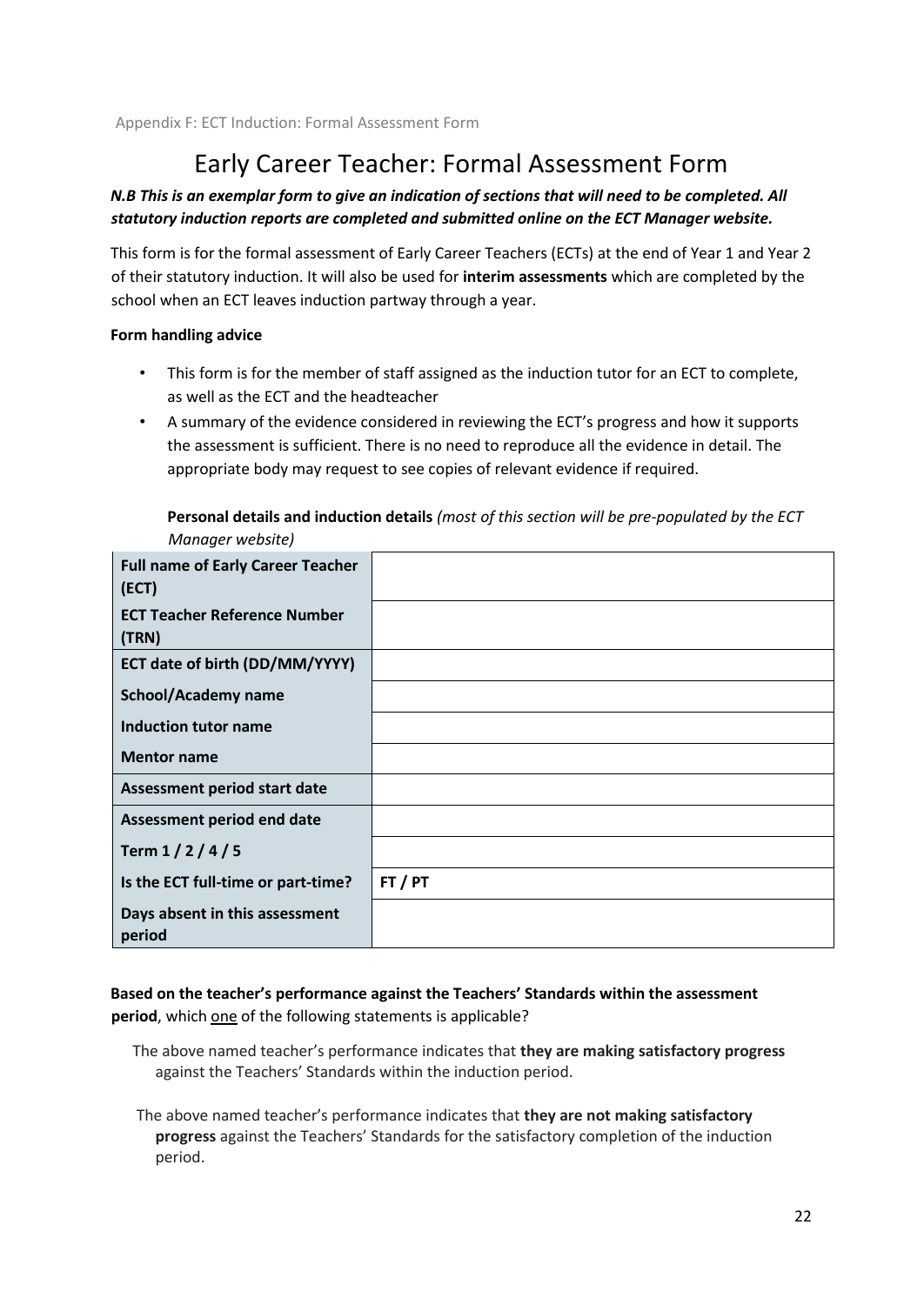(For final assessments only) The above named teacher's performance indicates that **they are not making satisfactory progress** against the Teachers' Standards for the satisfactory completion of the induction period and an extension to the induction period is required.

### **If the ECT is due to continue with induction, is the ECT expected to remain at this school for the duration of the next assessment period?**

Yes / No

If 'No' and the ECT is due to complete induction at another establishment, please also provide the leaving date (if known) and details of the establishment where the ECT will continue induction.

Use this box for the answer

**If the ECT is not on track to successfully complete induction, has the ECT been informed? Yes/No If the ECT is not on track to successfully complete induction, has a support plan been put in place? Yes/No** *(If yes, please ensure the ECT Adviser has been informed and send the support plan to ect@cambridgeshire.gov.uk)*

### **Quality assurance questions**

- h) Has the ECT accessed a programme of support based on the Early Career Framework? **Yes / No**
- i) Is the ECT receiving regular support from a mentor to support with the Early Career Framework? **Yes / No**
- j) Is the ECT receiving 10% (year 1) or 5% (year 2) ECT release time to complete induction-related activities? **Yes / No**
- k) Has the ECT had the opportunity to observe other teachers? **Yes / No**
- l) Has the ECT been formally observed and received formative feedback against the Teacher Standards at least once every half term? **Yes / No**
- m) Has the ECT met with the Induction Tutor at least once per half-term to discuss progress against the Teacher Standards? **Yes / No**

Comments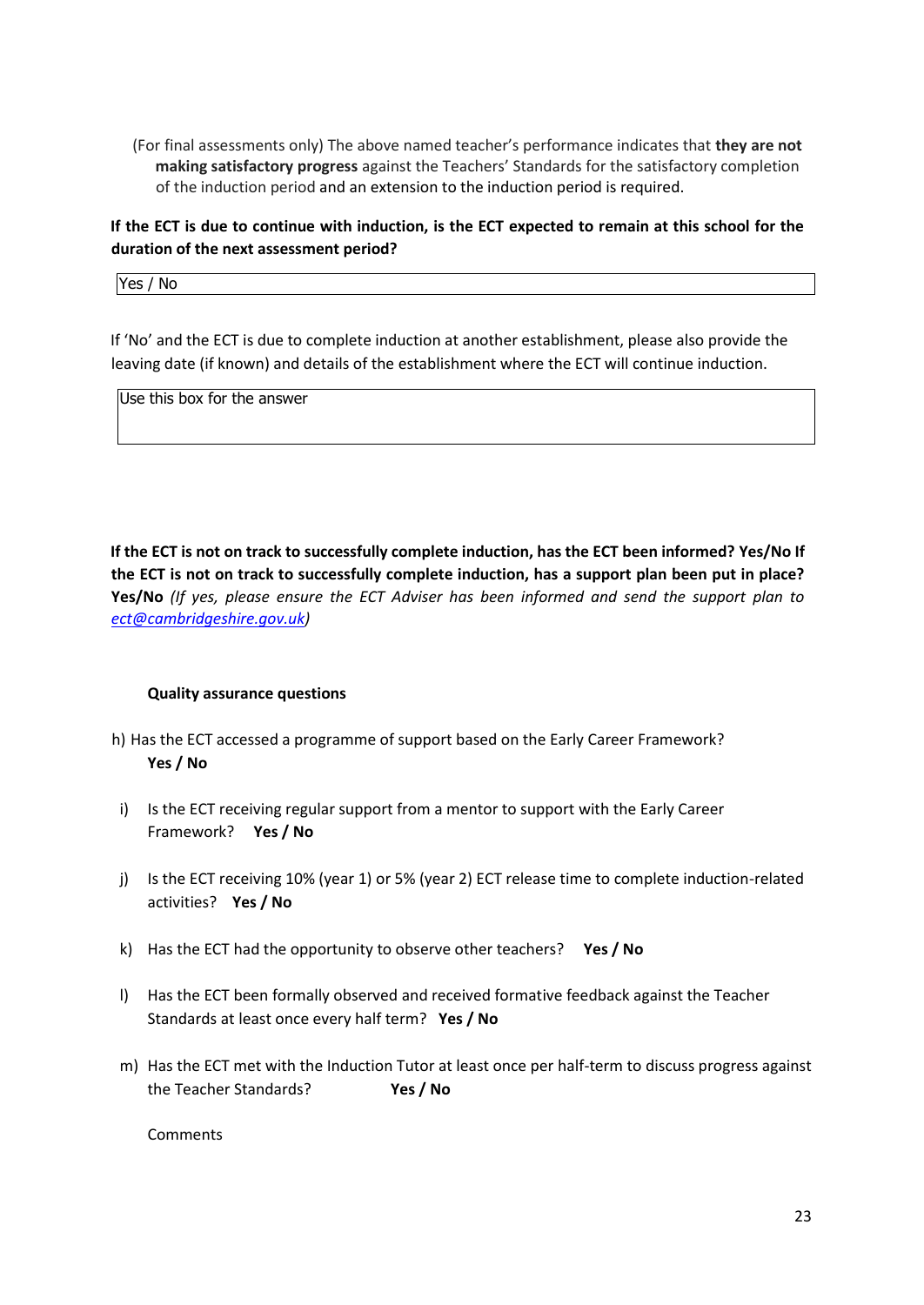**Briefly describe strengths and progress made towards meeting the Teachers' Standards, clearly linking to evidence**. Do not reproduce evidence in full. The Teachers' Standards are available here: **<https://www.gov.uk/government/publications/teachers-standards>** TS1 Set high expectations which inspire, motivate and challenge pupils

TS2 Promote good progress and outcomes by pupils

TS3 Demonstrate good subject and curriculum knowledge

TS4 Plan and teach well structured lessons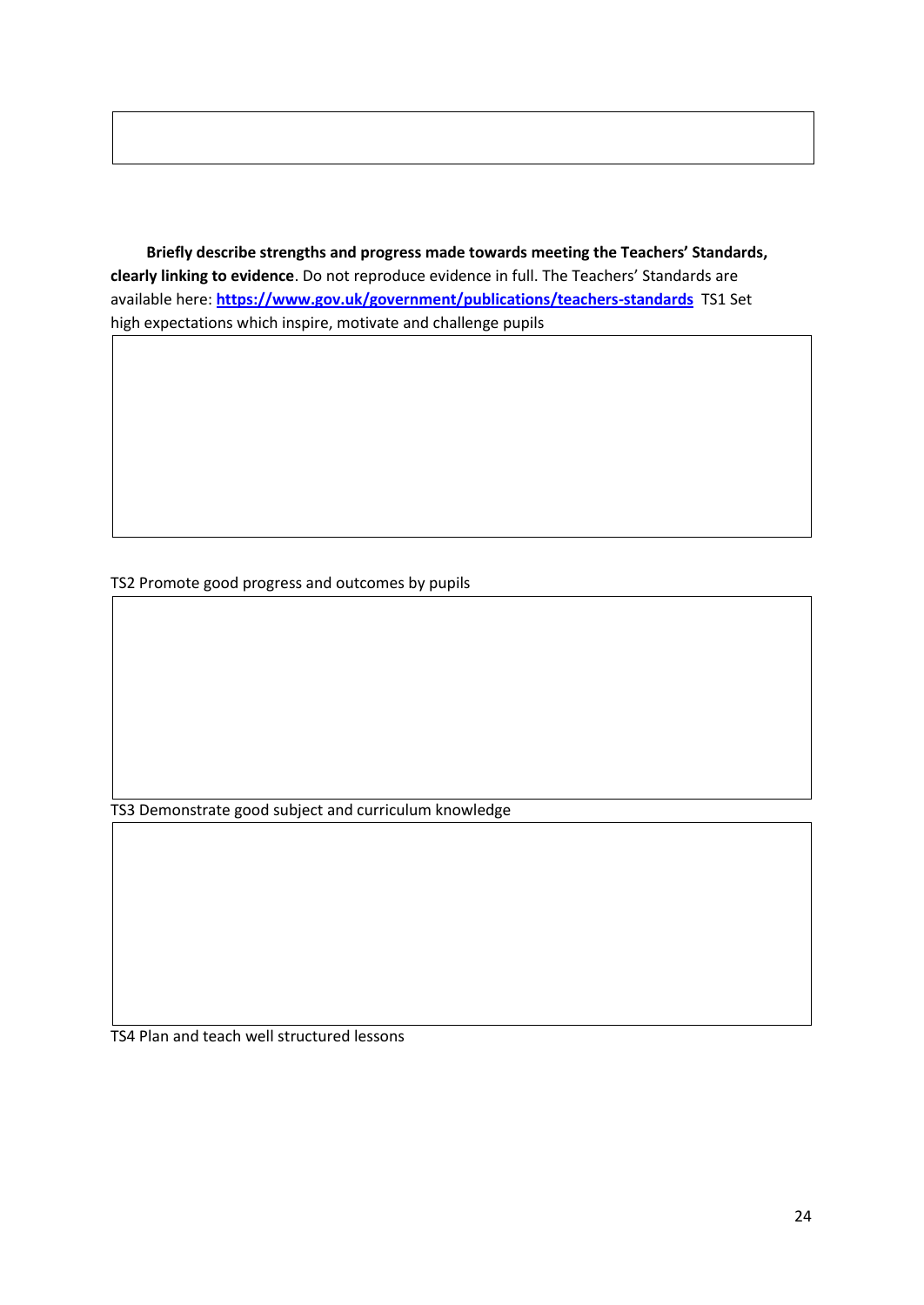TS5 Adapt teaching to respond to the strengths and needs of all pupils

TS6 Make accurate and productive use of assessment

TS7 Manage behaviour effectively to ensure a good and safe learning environment

TS8 Fulfil wider professional responsibilities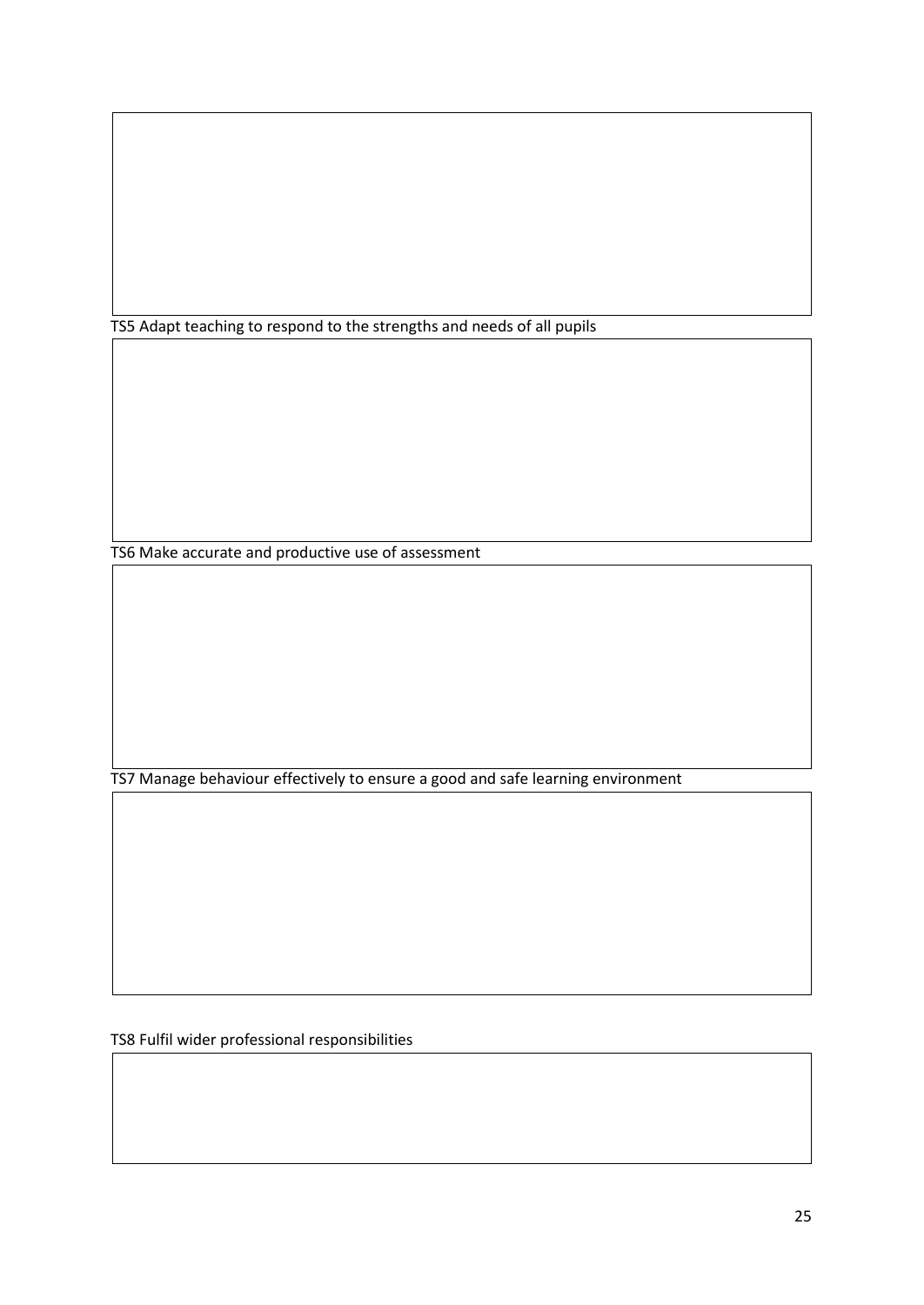### **Briefly describe agreed development targets, clearly linking to Teachers' Standards and any support that will be provided for the ECT.**

Even if this is the ECT's final assessment during induction and they have successfully demonstrated having met the Teachers' Standards, it is useful for the ECT's continued development to identify some objectives/areas for further development going forward.

### **ECT section – to be completed by the ECT**

### **ECT Statutory Entitlements**

- a) Are you accessing a programme of support based on the Early Career Framework? **Yes / No**
- b) Are you receiving regular support from your mentor to support you with the Early Career Framework? **Yes / No**
- c) Have you had your 10% (year 1) or 5% (year 2) ECT release time? **Yes / No**
- d) Have you had the opportunity to observe other teachers? **Yes / No**
- e) Have you been formally observed and received formative feedback against the Teacher Standards once every half term? **Yes / No**

f) Have you met with your Induction tutor at least once per half-term to discuss your progress against the Teacher Standards? **Yes / No**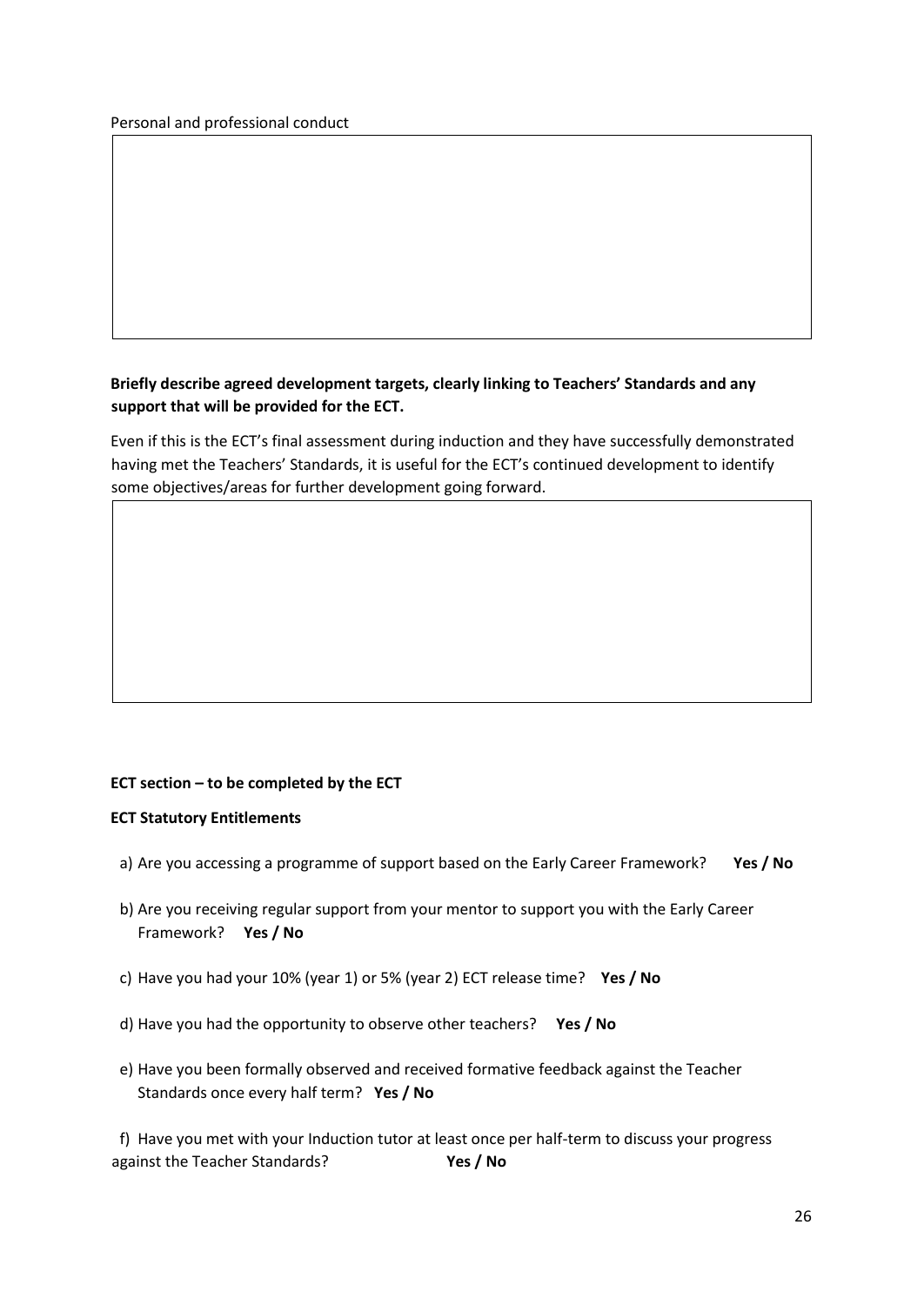n) Have you met with your Induction tutor to discuss this progress review? **Yes / No**

**ECT Comments** Please use the box below to make some brief comments on this period of your induction that you wish to record.

### **Digital signatures**

*(ECT Manager will send reminder emails for these once the ECT has commented and signed)*

ECT:

Induction Tutor:

Headteacher: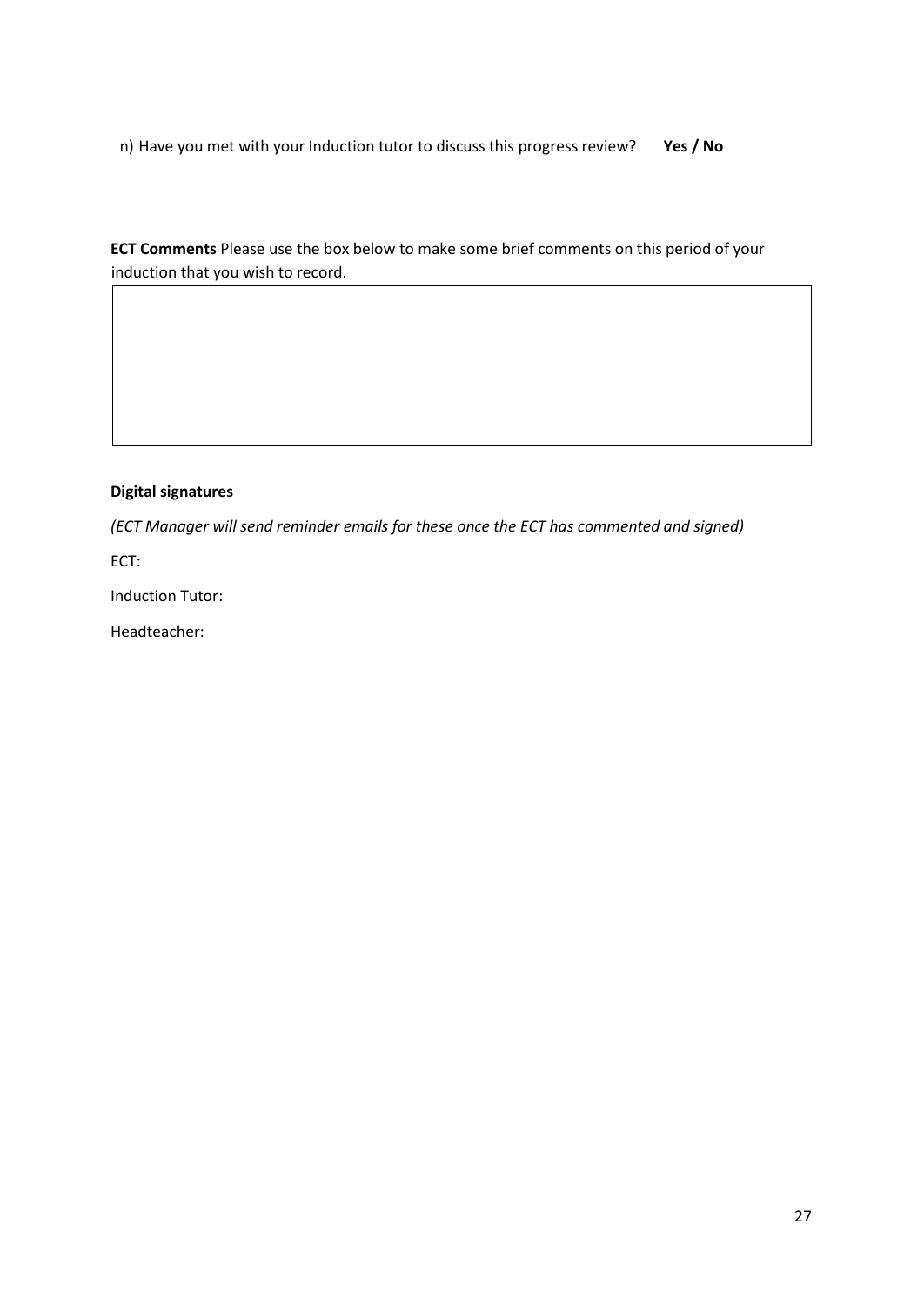

Appendix G: ECT Induction: Teacher's Standards tracker

### **ECT Induction: Teachers' Standards tracker Form G**

*Please note that in order to pass induction, ECTs need to be consistently meeting the Teachers' Standards.*

This tracker can be RAG-rated to help with monitoring progress and identifying areas where more focused support or monitoring might be helpful.

There is space for one set of ratings for each half term in Year 1 of induction, and then termly in Year 2. Saving each version, dated can provide a useful overview of progress and areas for development.

The notes column can be used for reminders about actions that the ECT or Induction Tutor needs to take, or to note the circumstances behind a change in the rating.

| <b>ECT name:</b><br><b>Term</b>                                                                           | 1a | 1 <sub>b</sub> | 2a | 2 <sub>b</sub> | 3a | 3 <sub>b</sub> | 4 | 5 | <b>Notes</b> |
|-----------------------------------------------------------------------------------------------------------|----|----------------|----|----------------|----|----------------|---|---|--------------|
| 1. Set high expectations which inspire, motivate and challenge pupils                                     |    |                |    |                |    |                |   |   |              |
| 1a) establish a safe and stimulating environment for pupils, rooted in mutual respect                     |    |                |    |                |    |                |   |   |              |
| 1b) set goals that stretch and challenge pupils of all backgrounds, abilities and<br>dispositions         |    |                |    |                |    |                |   |   |              |
| 1c) demonstrate consistently the positive attitudes, values and behaviour which are<br>expected of pupils |    |                |    |                |    |                |   |   |              |
| 2. Promote good progress and outcomes by pupils                                                           |    |                |    |                |    |                |   |   |              |
| 2a) be accountable for pupils' attainment, progress and outcomes                                          |    |                |    |                |    |                |   |   |              |
| 2b) be aware of pupils' capabilities and their prior knowledge and plan teaching to build<br>on these     |    |                |    |                |    |                |   |   |              |

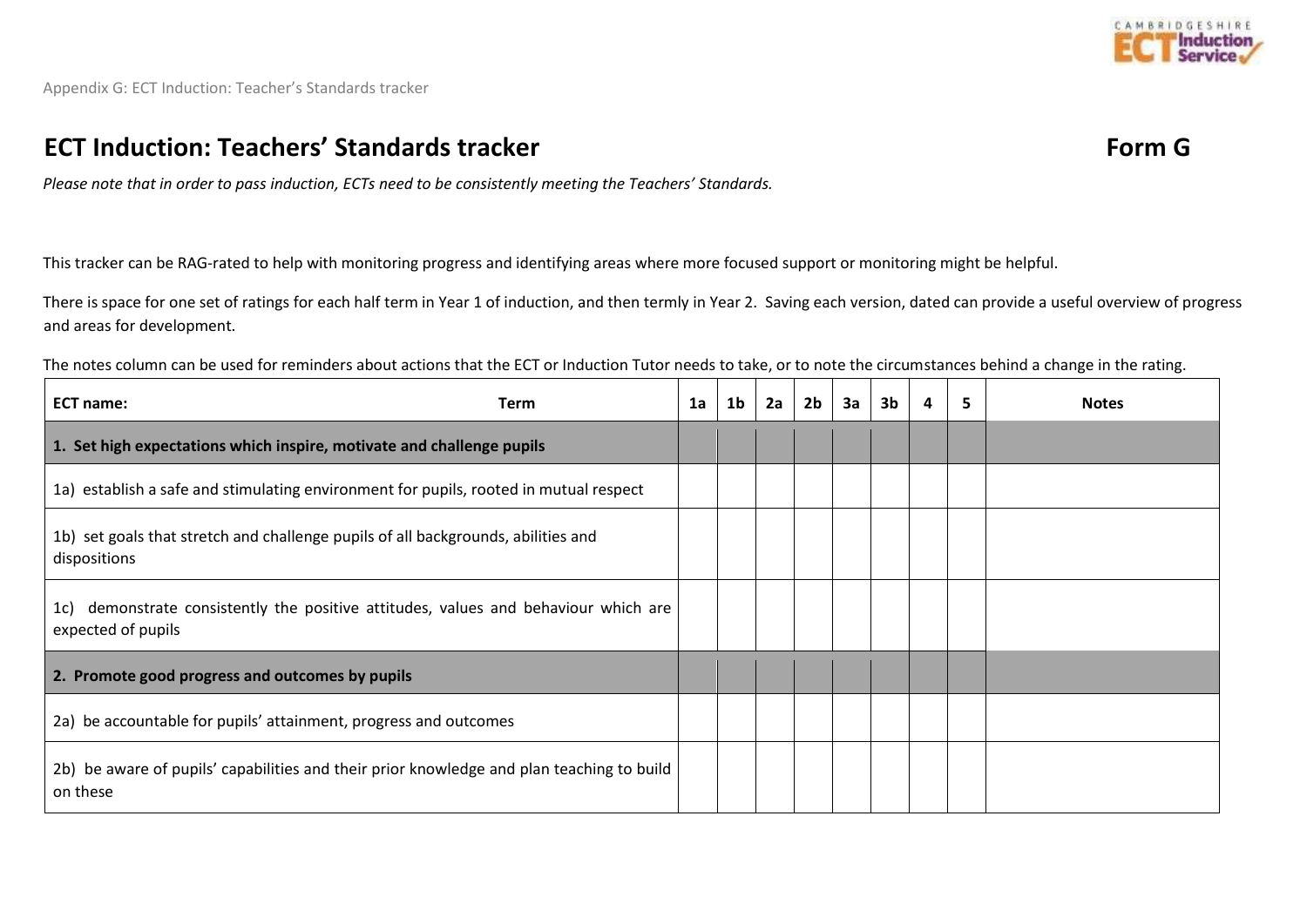

| 2c) guide pupils to reflect on the progress they have made and their emerging needs |  |  |  |  |
|-------------------------------------------------------------------------------------|--|--|--|--|
|                                                                                     |  |  |  |  |

| 2d) demonstrate knowledge and understanding of how pupils learn and how this<br>impacts on teaching                                                                |    |                |    |                |    |                |                |   |              |
|--------------------------------------------------------------------------------------------------------------------------------------------------------------------|----|----------------|----|----------------|----|----------------|----------------|---|--------------|
| 2e) encourage pupils to take a responsible and conscientious attitude to their own work<br>and study                                                               |    |                |    |                |    |                |                |   |              |
| 3. Demonstrate good subject and curriculum knowledge                                                                                                               | 1a | 1 <sub>b</sub> | 2a | 2 <sub>b</sub> | 3a | 3 <sub>b</sub> | $\overline{a}$ | 5 | <b>Notes</b> |
| 3a) have a secure knowledge of the relevant subject(s) and curriculum areas, foster<br>and maintain pupils' interest in the subject, and address misunderstandings |    |                |    |                |    |                |                |   |              |
| 3b) demonstrate a critical understanding of developments in the subject and<br>curriculum areas and promote the value of scholarship                               |    |                |    |                |    |                |                |   |              |
| demonstrate an understanding of and take responsibility for promoting high<br>3c)<br>standards of literacy, articulacy and the correct use of standard English     |    |                |    |                |    |                |                |   |              |
| 3d) if teaching early reading, demonstrate a clear understanding of systematic<br>synthetic phonics                                                                |    |                |    |                |    |                |                |   |              |
| 3e) if teaching early mathematics, demonstrate a clear understanding of appropriate<br>teaching strategies                                                         |    |                |    |                |    |                |                |   |              |
| 4. Plan and teach well structured lessons                                                                                                                          |    |                |    |                |    |                |                |   |              |
| 4a) impart knowledge and develop understanding through effective use of lesson time                                                                                |    |                |    |                |    |                |                |   |              |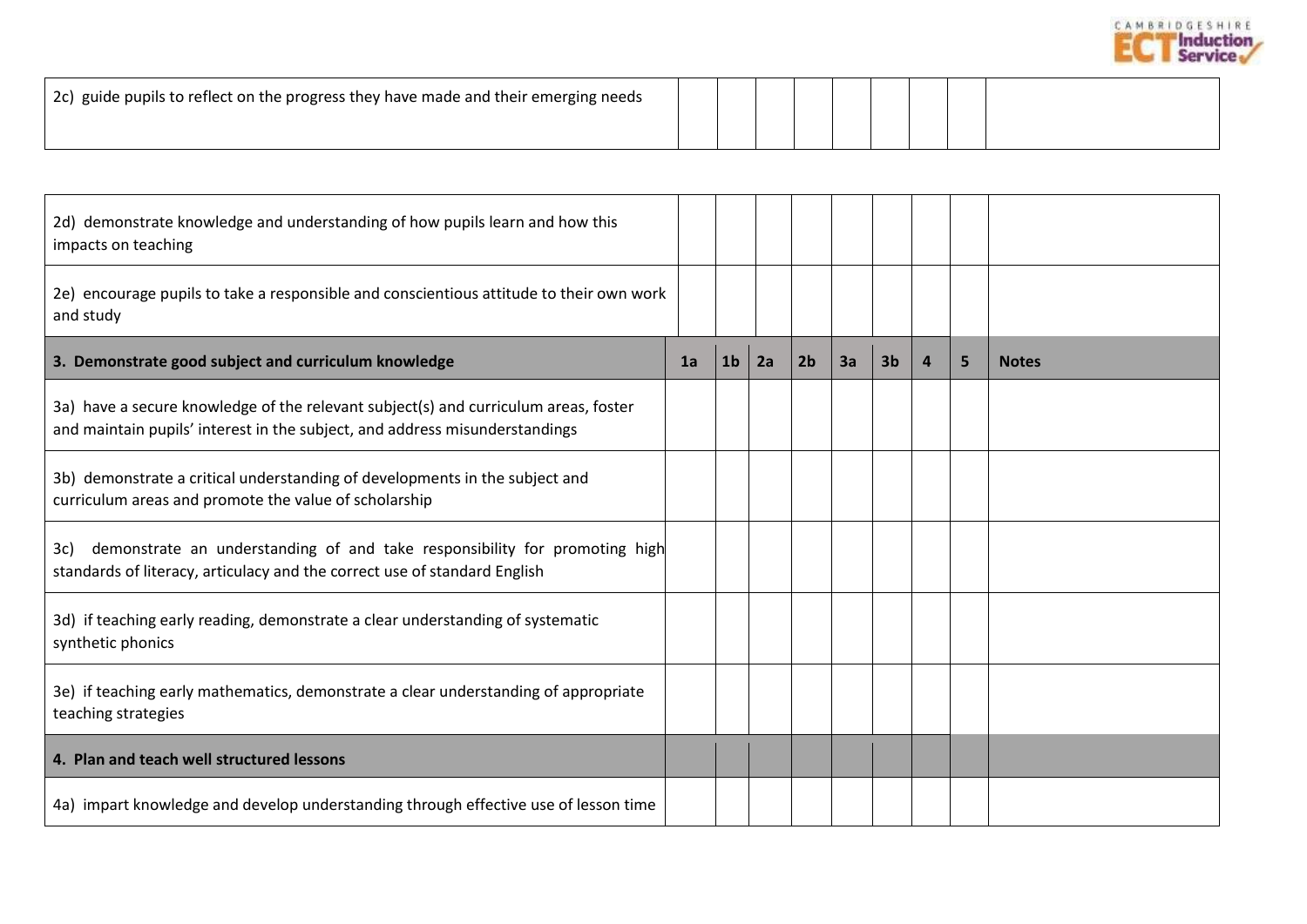

| 4b) promote a love of learning and children's intellectual curiosity                                                                                                                                                                                                                   |    |                |    |                |    |                |                |   |              |
|----------------------------------------------------------------------------------------------------------------------------------------------------------------------------------------------------------------------------------------------------------------------------------------|----|----------------|----|----------------|----|----------------|----------------|---|--------------|
| 4c) set homework and plan other out-of-class activities to consolidate and extend the<br>knowledge and understanding pupils have acquired                                                                                                                                              |    |                |    |                |    |                |                |   |              |
| 4d) reflect systematically on the effectiveness of lessons and approaches to teaching                                                                                                                                                                                                  |    |                |    |                |    |                |                |   |              |
|                                                                                                                                                                                                                                                                                        |    |                |    |                |    |                |                |   |              |
| 4e) contribute to the design and provision of an engaging curriculum within the<br>relevant subject area(s)                                                                                                                                                                            |    |                |    |                |    |                |                |   |              |
| 5. Adapt teaching to respond to the strengths and needs of all pupils                                                                                                                                                                                                                  | 1a | 1 <sub>b</sub> | 2a | 2 <sub>b</sub> | 3a | 3 <sub>b</sub> | $\overline{a}$ | 5 | <b>Notes</b> |
| 5a) know when and how to differentiate appropriately, using approaches which<br>enable pupils to be taught effectively                                                                                                                                                                 |    |                |    |                |    |                |                |   |              |
| 5b) have a secure understanding of how a range of factors can inhibit pupils' ability to<br>learn, and how best to overcome these                                                                                                                                                      |    |                |    |                |    |                |                |   |              |
| 5c) demonstrate an awareness of the physical, social and intellectual development of<br>children, and know how to adapt teaching to support pupils' education at different<br>stages of development                                                                                    |    |                |    |                |    |                |                |   |              |
| 5d) have a clear understanding of the needs of all pupils, including those: with special<br>educational needs; of high ability; English as an additional language; with disabilities;<br>and be able to use and evaluate distinctive teaching approaches to engage and<br>support them |    |                |    |                |    |                |                |   |              |
| 6. Make accurate and productive use of assessment                                                                                                                                                                                                                                      |    |                |    |                |    |                |                |   |              |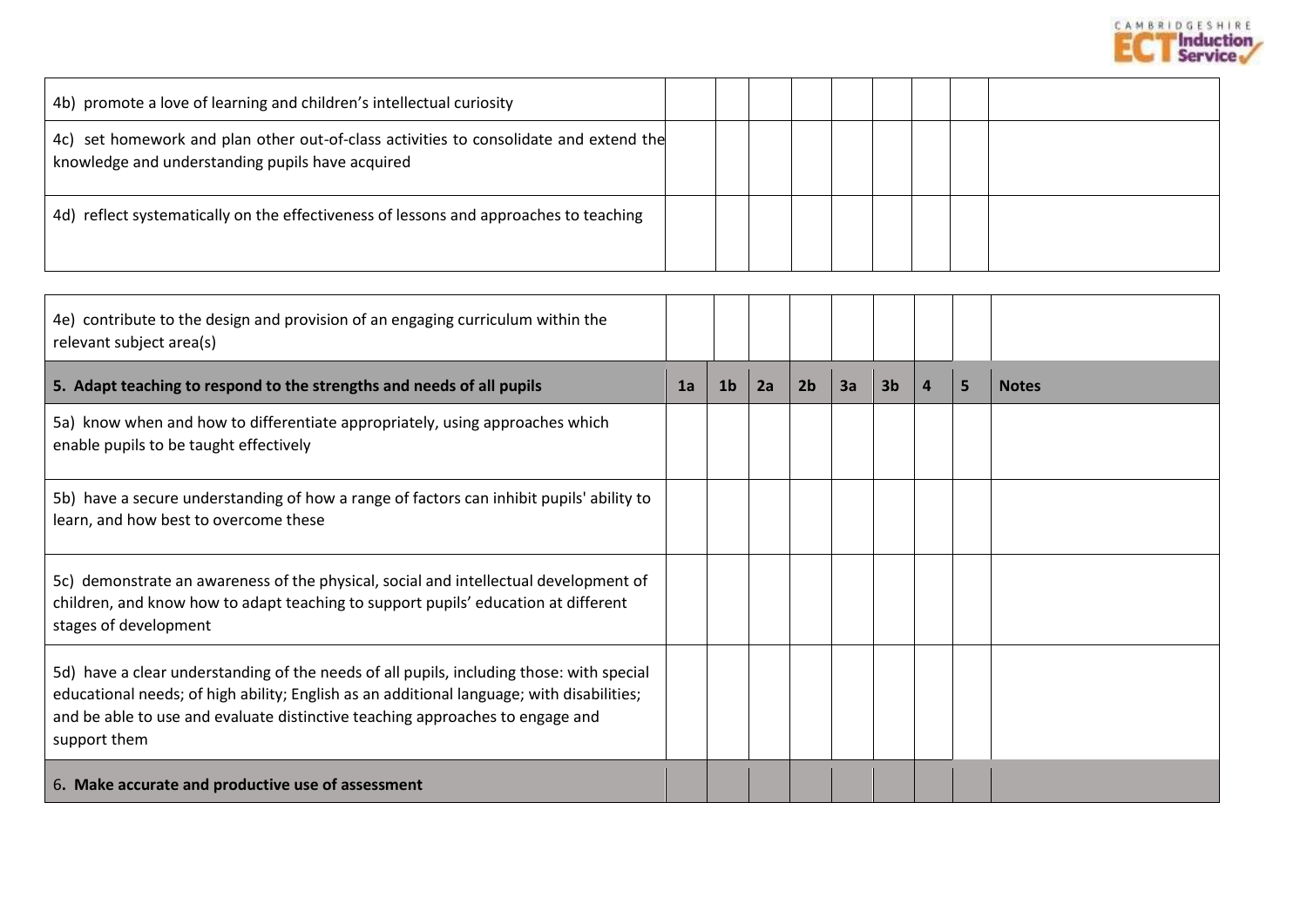

| 6a) know and understand how to assess the relevant subject and curriculum areas,<br>including statutory assessment requirements |  |  |  |  |
|---------------------------------------------------------------------------------------------------------------------------------|--|--|--|--|
| 6b) make use of formative and summative assessment to secure pupils' progress                                                   |  |  |  |  |
| 6c) use relevant data to monitor progress, set targets, and plan subsequent lessons                                             |  |  |  |  |
| 6d) give pupils regular feedback, both orally and through accurate marking, and<br>encourage pupils to respond to the feedback  |  |  |  |  |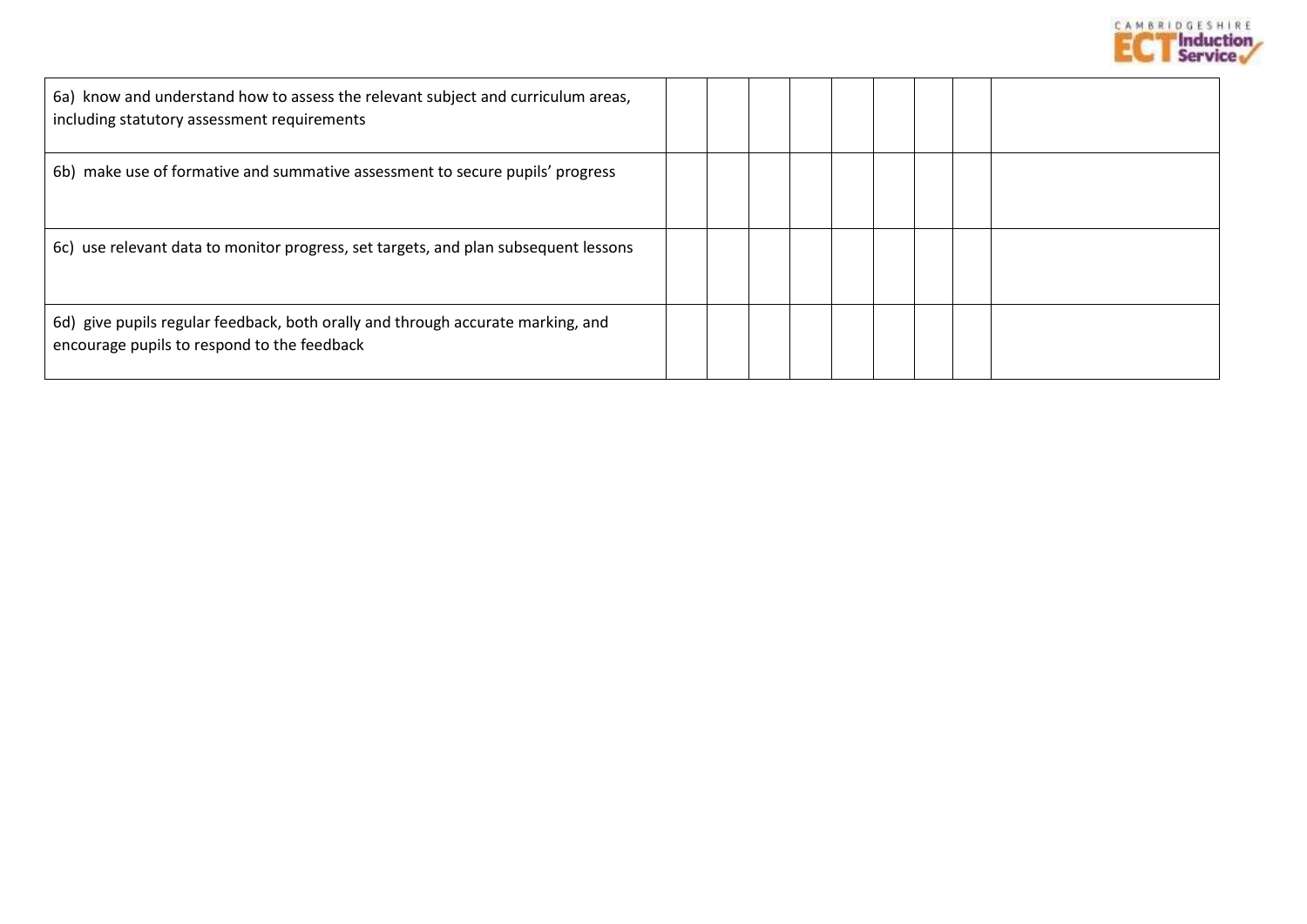

| 7. Manage behaviour effectively to ensure a good and safe learning environment                                                                                                                                                     | 1a | 1 <sub>b</sub> | 2a | 2 <sub>b</sub> | 3a | 3 <sub>b</sub> | $\overline{a}$ | 5 | <b>Notes</b> |
|------------------------------------------------------------------------------------------------------------------------------------------------------------------------------------------------------------------------------------|----|----------------|----|----------------|----|----------------|----------------|---|--------------|
| 7a) have clear rules and routines for behaviour in classrooms, and take responsibility<br>for promoting good and courteous behaviour both in classrooms and around the<br>school, in accordance with the school's behaviour policy |    |                |    |                |    |                |                |   |              |
| 7b) have high expectations of behaviour, and establish a framework for discipline<br>with a range of strategies, using praise, sanctions and rewards consistently and fairly                                                       |    |                |    |                |    |                |                |   |              |
| 7c) manage classes effectively, using approaches which are appropriate to pupils'<br>needs in order to involve and motivate them                                                                                                   |    |                |    |                |    |                |                |   |              |
| 7d) maintain good relationships with pupils, exercise appropriate authority, and act<br>decisively when necessary                                                                                                                  |    |                |    |                |    |                |                |   |              |
| 8. Fulfil wider professional responsibilities                                                                                                                                                                                      |    |                |    |                |    |                |                |   |              |
| 8a) make a positive contribution to the wider life and ethos of the school                                                                                                                                                         |    |                |    |                |    |                |                |   |              |
| 8b) develop effective professional relationships with colleagues, knowing how and<br>when to draw on advice and specialist support                                                                                                 |    |                |    |                |    |                |                |   |              |
| 8c) deploy support staff effectively                                                                                                                                                                                               |    |                |    |                |    |                |                |   |              |
| 8d) take responsibility for improving teaching through appropriate professional<br>development, responding to advice and feedback from colleagues                                                                                  |    |                |    |                |    |                |                |   |              |
| 8e) communicate effectively with parents with regard to pupils' achievements and<br>well-being                                                                                                                                     |    |                |    |                |    |                |                |   |              |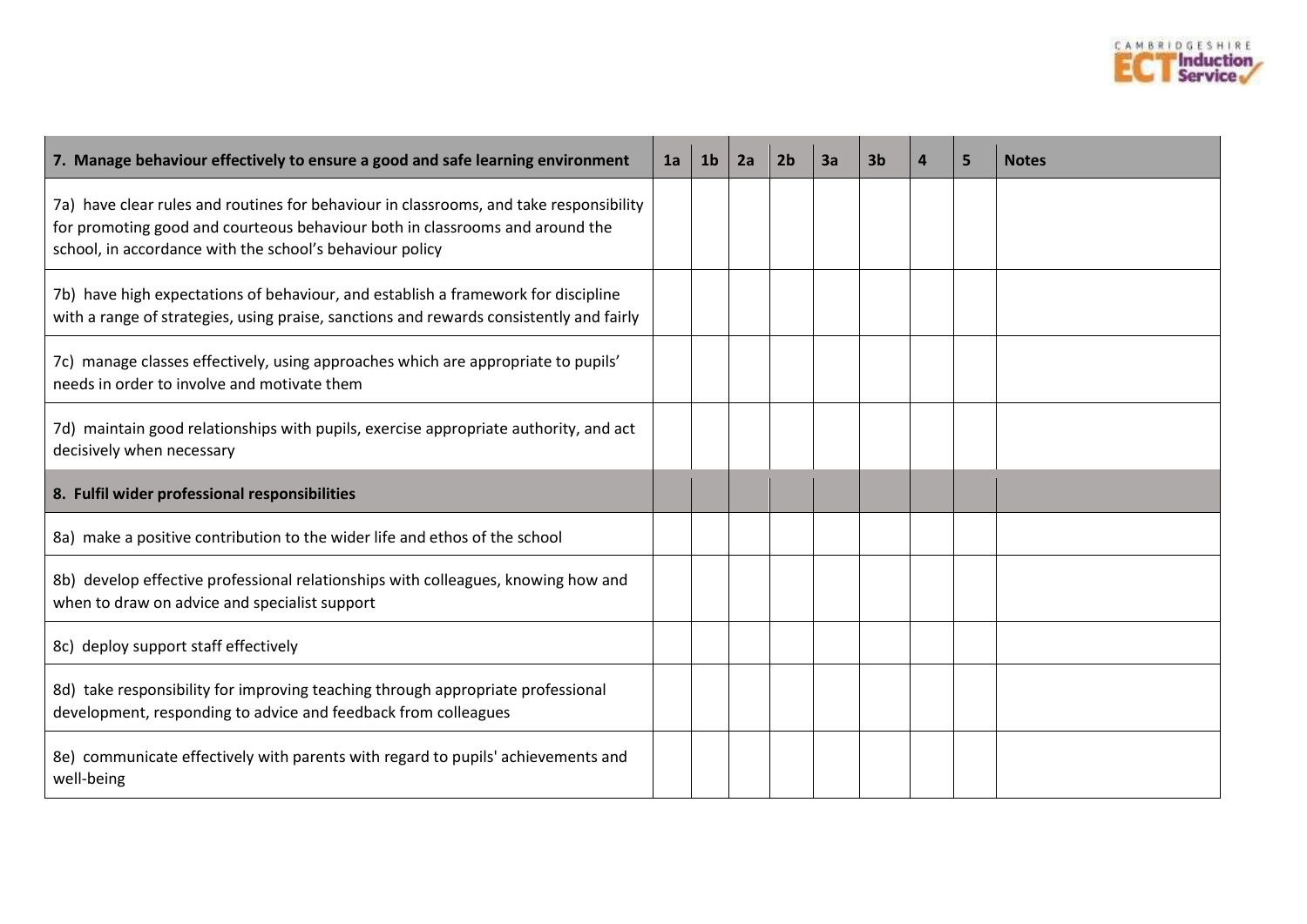

**Part Two: Personal and Professional Conduct** 

**The part two standards are just as important as those in part one, but are often evidenced slightly differently and sometimes the absence of problems or** 

**issues is evidence that an element within the standard is being met. This section of the tracker can be used to record positive evidence as well as ensuring that difficulties or concerns are also noted.** 

|                                                                                                                                                                                     |                | Particular achievements, issues, concerns or difficulties |
|-------------------------------------------------------------------------------------------------------------------------------------------------------------------------------------|----------------|-----------------------------------------------------------|
|                                                                                                                                                                                     | 1a             |                                                           |
| Teachers uphold public trust in the profession and maintain high standards of ethics<br>and behaviour, within and outside school, by:                                               |                |                                                           |
| treating pupils with dignity, building relationships rooted in mutual respect, and at<br>all times observing proper boundaries appropriate to a teacher's professional<br>position; | 1 <sub>b</sub> |                                                           |
| having regard for the need to safeguard pupils' well-being, in accordance with<br>statutory provisions;                                                                             | 2a             |                                                           |
| showing tolerance of and respect for the rights of others;                                                                                                                          |                |                                                           |
| not undermining fundamental British values, including democracy, the rule of law,                                                                                                   |                |                                                           |
| individual liberty and mutual respect, and tolerance of those with different faiths<br>and beliefs;                                                                                 | 2 <sub>b</sub> |                                                           |
| ensuring that personal beliefs are not expressed in ways which exploit pupils'                                                                                                      |                |                                                           |
| vulnerability or might lead them to break the law                                                                                                                                   | 3a             |                                                           |
|                                                                                                                                                                                     |                |                                                           |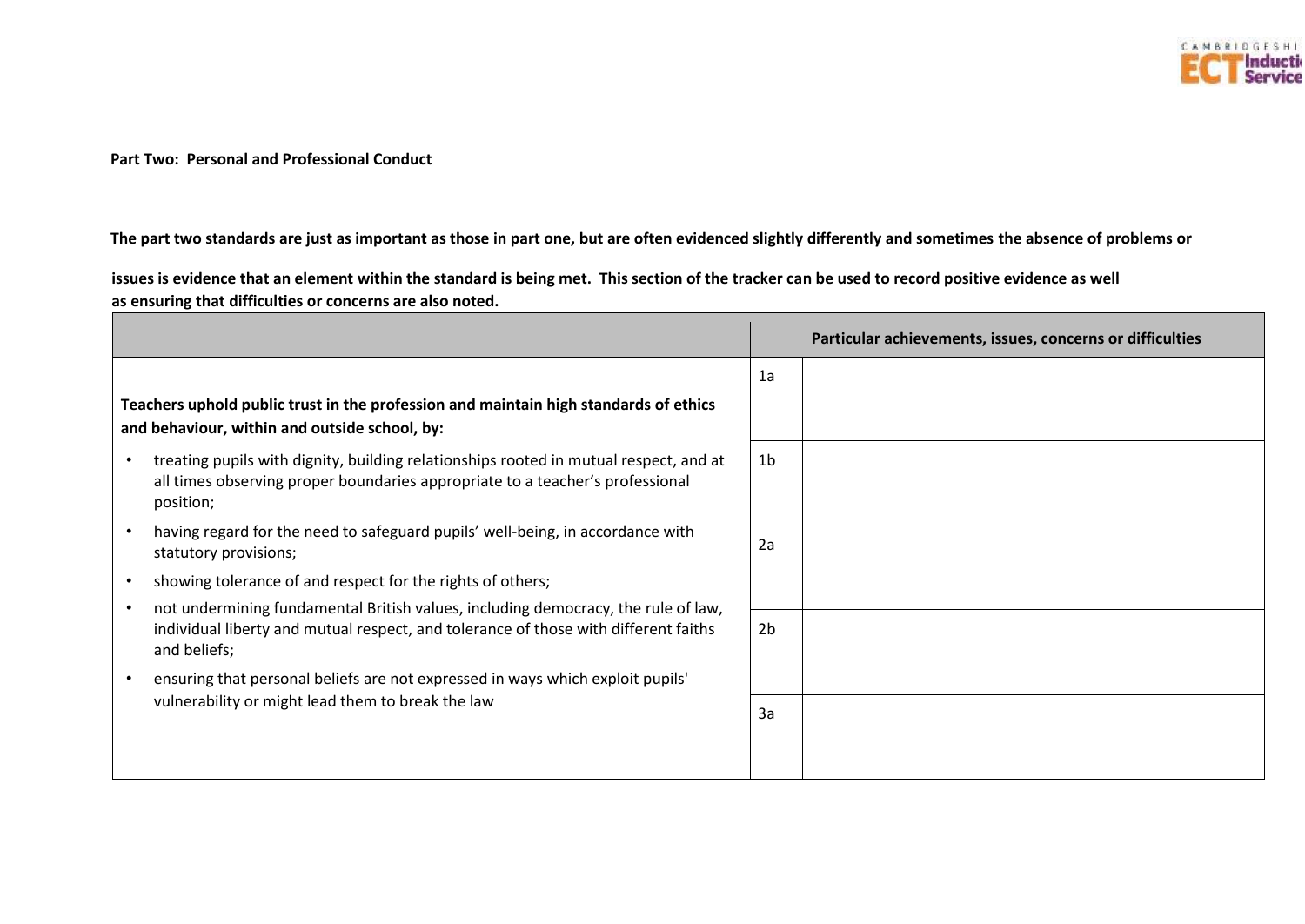

| Teachers must have proper and professional regard for the ethos, policies and practices<br>of the school in which they teach, and maintain high standards in their own attendance<br>and punctuality. | 3b |
|-------------------------------------------------------------------------------------------------------------------------------------------------------------------------------------------------------|----|
| Teachers must have an understanding of, and always act within, the statutory<br>frameworks which set out their professional duties and responsibilities.                                              | 4  |
|                                                                                                                                                                                                       |    |